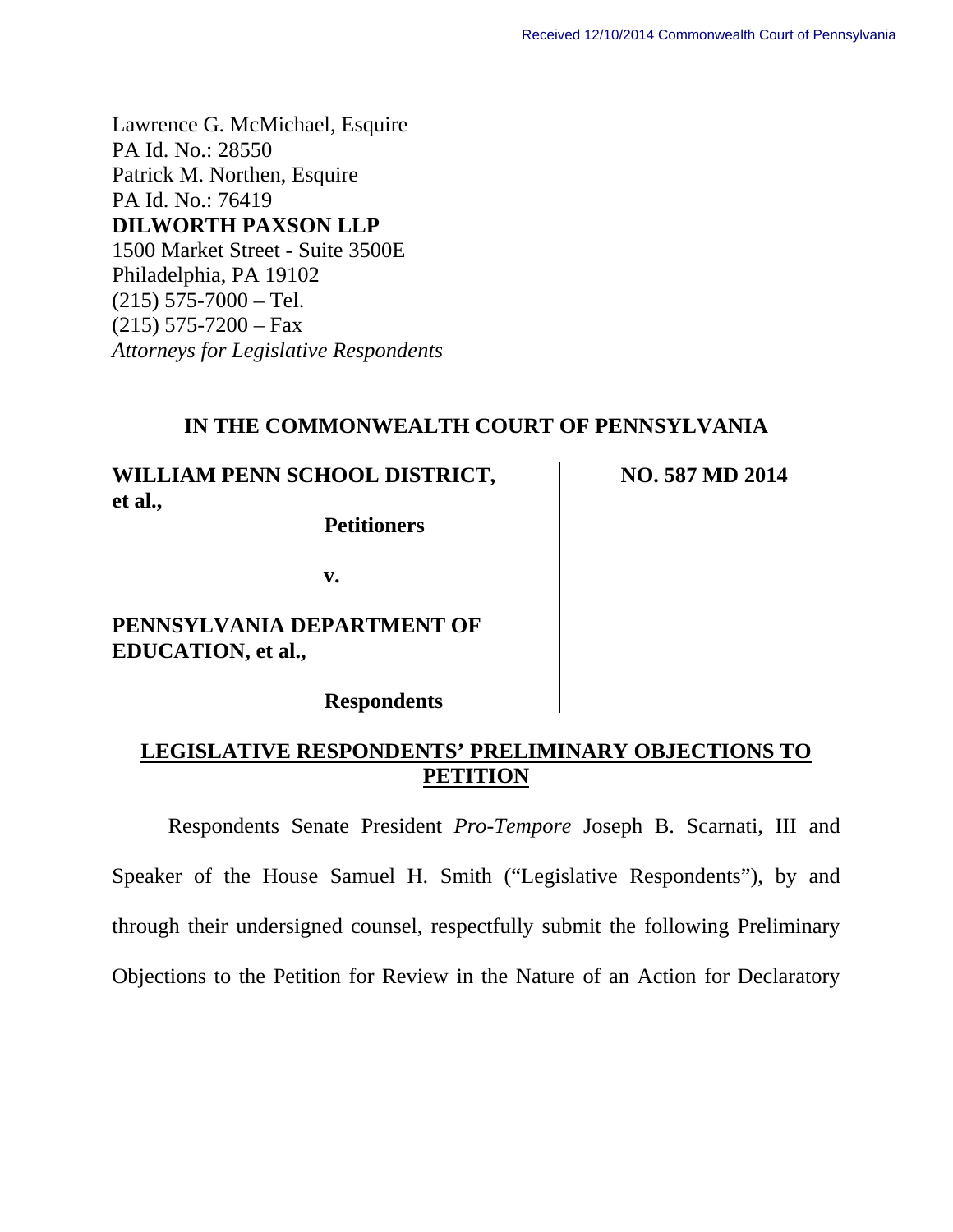and Injunctive Relief ("Petition") filed by Petitioners William Penn School District, *et al.* (collectively, "Petitioners").<sup>1</sup>

#### *Introduction*

1. The claims asserted by Petitioners present nonjusticiable political questions. At the heart of this case is Petitioners' contention that Pennsylvania's system for funding public education is unconstitutional because, according to Petitioners, it is inadequate to meet the educational needs of students in poorer school districts.

2. This case represents yet another constitutional challenge to Pennsylvania's system for financing public education (which is based on a combination of state appropriations, local property taxes, and federal funding). On all previous occasions, such claims have failed. Twice, the Pennsylvania Supreme Court has sustained preliminary objections on the basis that the issues raised are not justiciable. *See Danson v. Casey*, 399 A.2d 360 (Pa. 1979) and *Marrero ex rel. Tabalas v. Commonwealth*, 739 A.2d 110 (Pa. 1999). No amount of creative draftsmanship or storytelling will allow Petitioners to escape the same fate here.

3. In *Danson*, the petitioners alleged that because the Philadelphia School District has (and can expect in the future to have) inadequate revenues, the statutory

 $\overline{a}$ 

<sup>1</sup> On or about December 1, 2014, Samuel H. Smith ceased serving as Speaker of the Pennsylvania House of Representatives. On January 6, 2015, the House will elect a new Speaker for the upcoming legislative term. At that time, Respondent Smith anticipates that he will file a motion to substitute parties.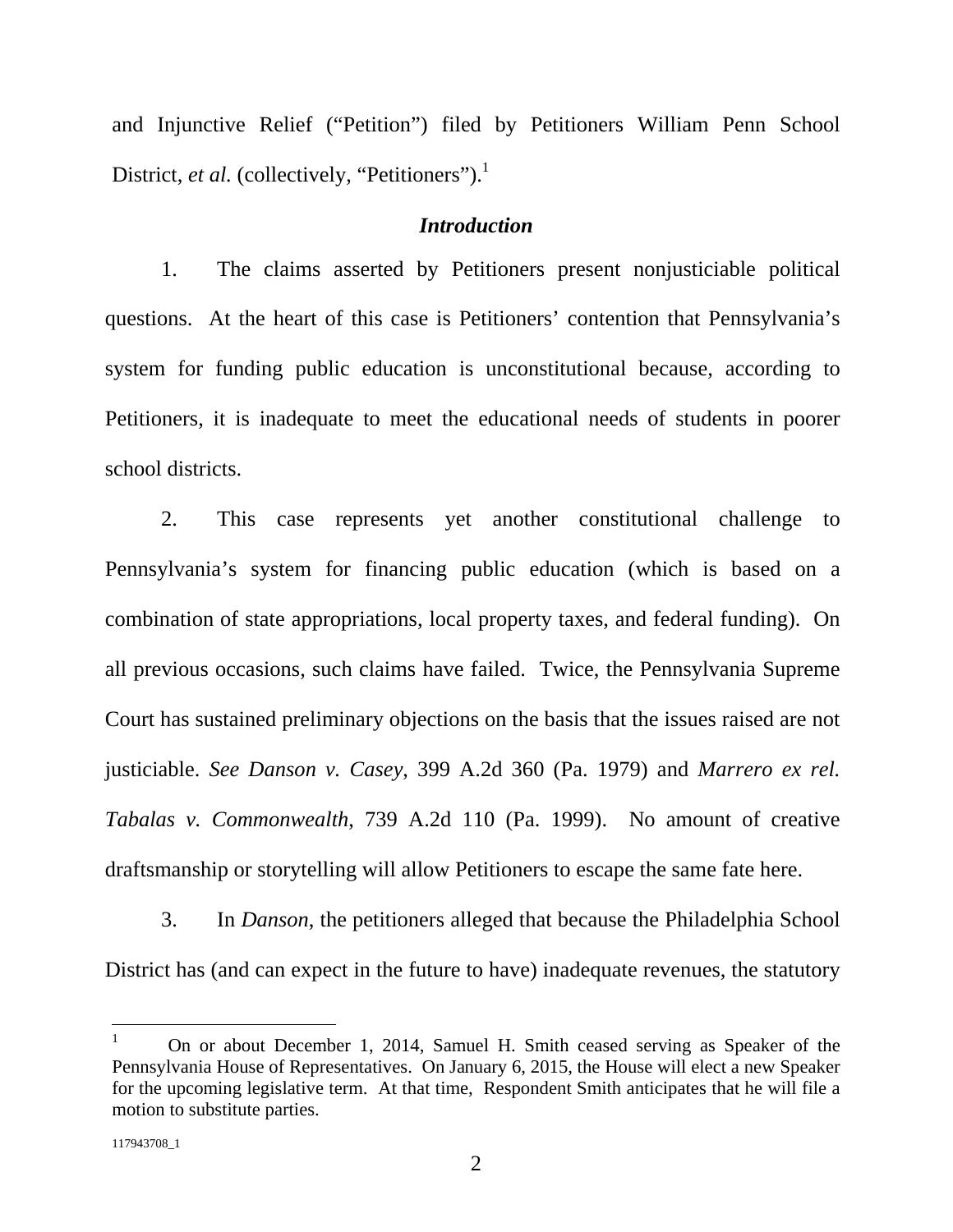system by which public schools are funded violated both Article III, Section 14 (the "Education Clause") and Article III, Section 32 (the "Equal Protection Clause") of the Pennsylvania Constitution. The *Danson* Court held that petitioners "have failed to state a justiciable cause of action." 399 A.2d at 363.

4. Among other things, the Supreme Court held in *Danson* that the judiciary "may not abrogate or intrude upon the lawfully enacted scheme by which public education is funded, not only in Philadelphia, but throughout the Commonwealth." *Id.* at 367.

5. Twenty years later in *Marrero*, the Supreme Court reaffirmed that where the General Assembly has provided a system for funding public education, the adequacy of that funding scheme presents a nonjusticiable political question. The Court stated in clear and unmistakable words that Pennsylvania's courts are "**unable to judicially determine what constitutes an 'adequate' education or what funds are 'adequate' to support such a program.**" 739 A.2d at 113-14 (emphasis added).

6. Such matters "are exclusively within the purview of the General Assembly's powers, and they are not subject to intervention by the judicial branch of our government." *Id.* at 114.

7. Petitioners strain to avoid an identical result here by contending that relatively recent state academic standards and student performance measures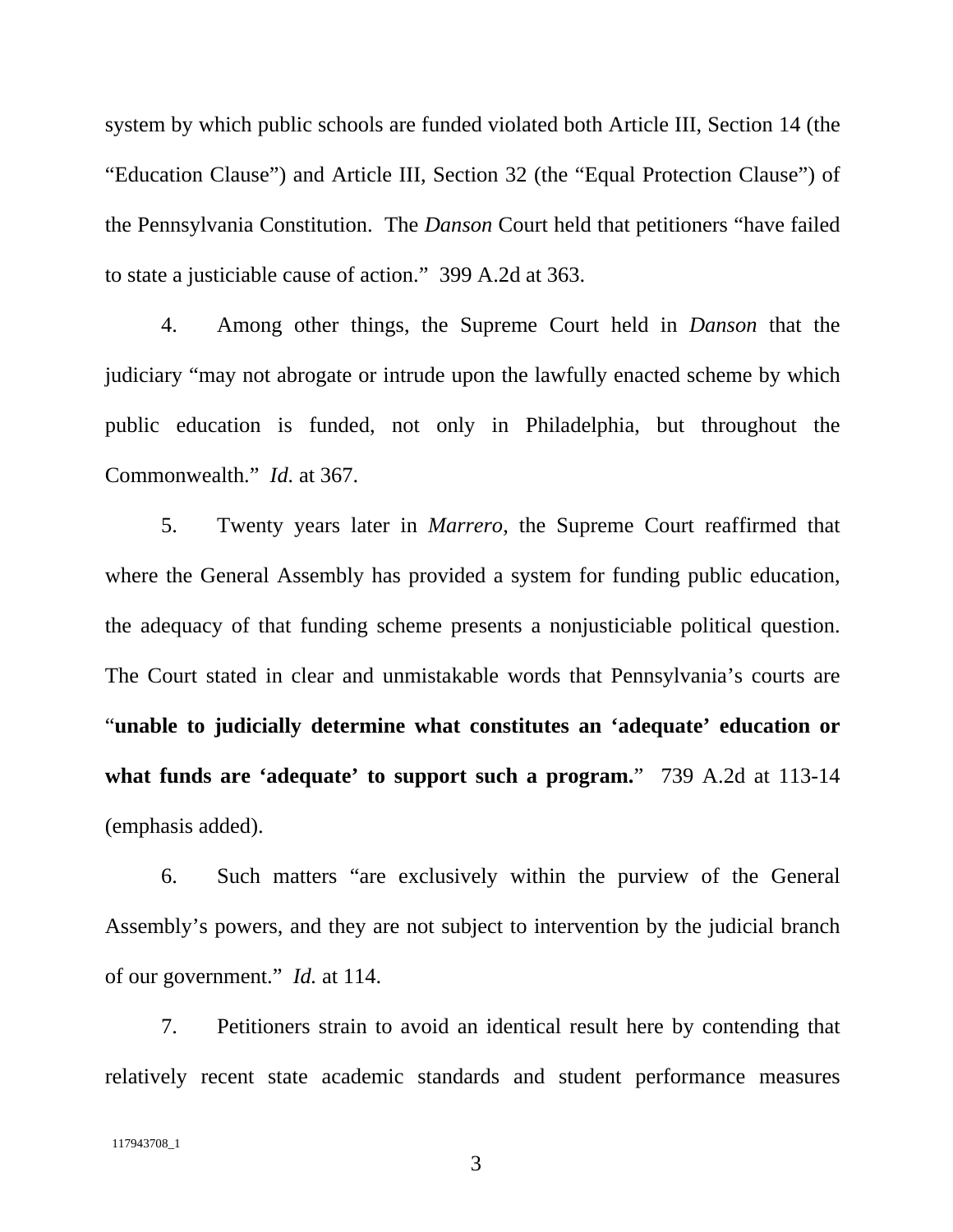provide "judicially manageable" standards by which the Court can assess whether the General Assembly has maintained and supported a thorough and efficient system of education. Yet, this argument is foreclosed by the Court's reasoning in *Danson* and *Marrero*.

8. There is no doubt that Pennsylvania's current financial situation requires state and local governments to make countless difficult choices about the proper allocation of limited public funds. The appropriate system (and level) for funding public education is a fair subject for vigorous public debate. However, as the Pennsylvania Supreme Court has recognized for over a century-and-a-half, "there is no syllable in the constitution which forbids the legislature to provide for a system of general education in any way which they, in their own wisdom, may think best." *Commonwealth v. Hartman*, 17 Pa. 118, 119 (1851).

9. Therefore, if Petitioners believe that the current system is unjust *"the remedy lies, not in an appeal to the judiciary, but to the people, who must apply the corrective themselves...." Id.* (emphasis added).

### *Factual Background*

10. The following factual summary is derived from the allegations of the Petition, which must be taken as true for the purpose of these Preliminary Objections only. A copy of the Petition is attached as Exhibit "A."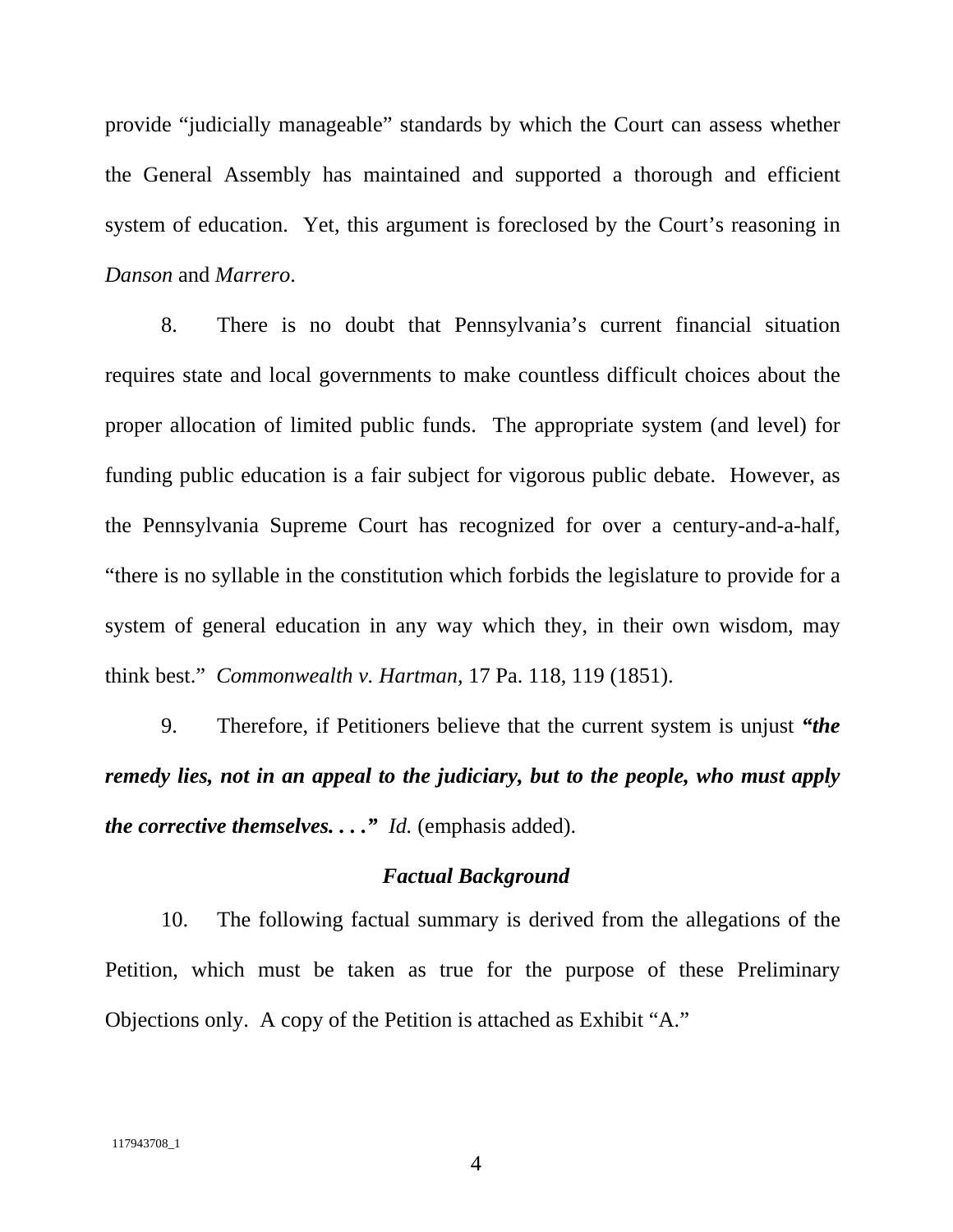11. Petitioners are: (1) certain Pennsylvania public school districts who believe they are underfunded; (2) individual parents or guardians of children currently attending public schools within the Commonwealth; and (3) advocacy groups claiming to have members that are adversely affected by Pennsylvania's system for funding public education. [Petition at  $\P$  15].

12. The essential allegation of the Petition is that Respondents have established "an irrational and inequitable school financing arrangement that drastically underfunds school districts across the Commonwealth and discriminates against children on the basis of the taxable property and household incomes in their district." [*Id*. at ¶ 1].

13. The Petition claims that the system for funding public schools adopted by the General Assembly violates the Education Clause of the Pennsylvania Constitution, which requires the General Assembly to "provide for the maintenance and support of a thorough and efficient system of public education to serve the needs of the Commonwealth." [*Id.* at ¶ 1].

14. Petitioners also claim that Respondents have violated the Equal Protection Clause, which they interpret to require Respondents to finance the Commonwealth's public education system in a manner that does not irrationally discriminate against a class of children. [*Id*.].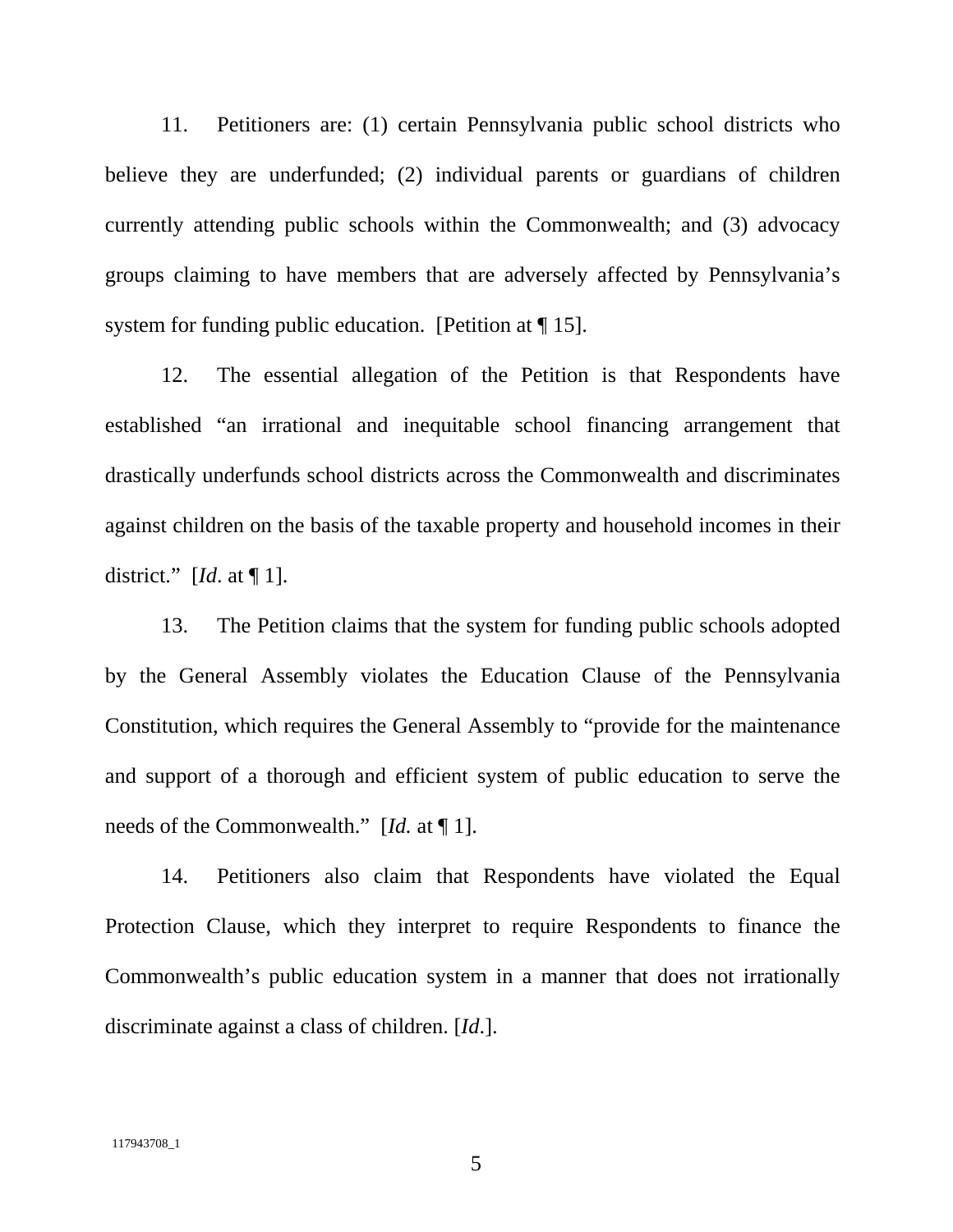15. In its 1999 decision in *Marrero*, the Pennsylvania Supreme Court sustained the Commonwealth's preliminary objections and dismissed as nonjusticiable a substantially identical challenge to Pennsylvania's system for funding public education. In *Marrero*, like this case, the petitioners contended that the General Assembly violated the Pennsylvania Constitution by adopting a funding system, based largely on local tax revenues, that fails to provide adequate funding for certain school districts and students (in that case, the Philadelphia School District and its pupils). 739 A.2d at 16.

16. In 2006, the General Assembly passed Act 114, which directed the State Board of Education to conduct a comprehensive statewide "costing-out" study to determine the "basic cost per pupil to provide an education that will permit a student to meet the State's academic standards and assessments." [Petition at ¶ 3].

17. Petitioners contend that, upon the study's completion in 2007, Respondents learned that 95% of the Commonwealth's school districts required additional funding, a shortfall that totaled \$4.4 billion. In response, the General Assembly approved a bill in 2008 that established funding targets for each school district and a formula for distributing education funds in a manner that would help ensure that all students could meet state academic standards. [*Id.*].

18. According to the Petition, beginning in 2011, Respondents abandoned the funding formula, cut funding to districts by more than \$860 million, and passed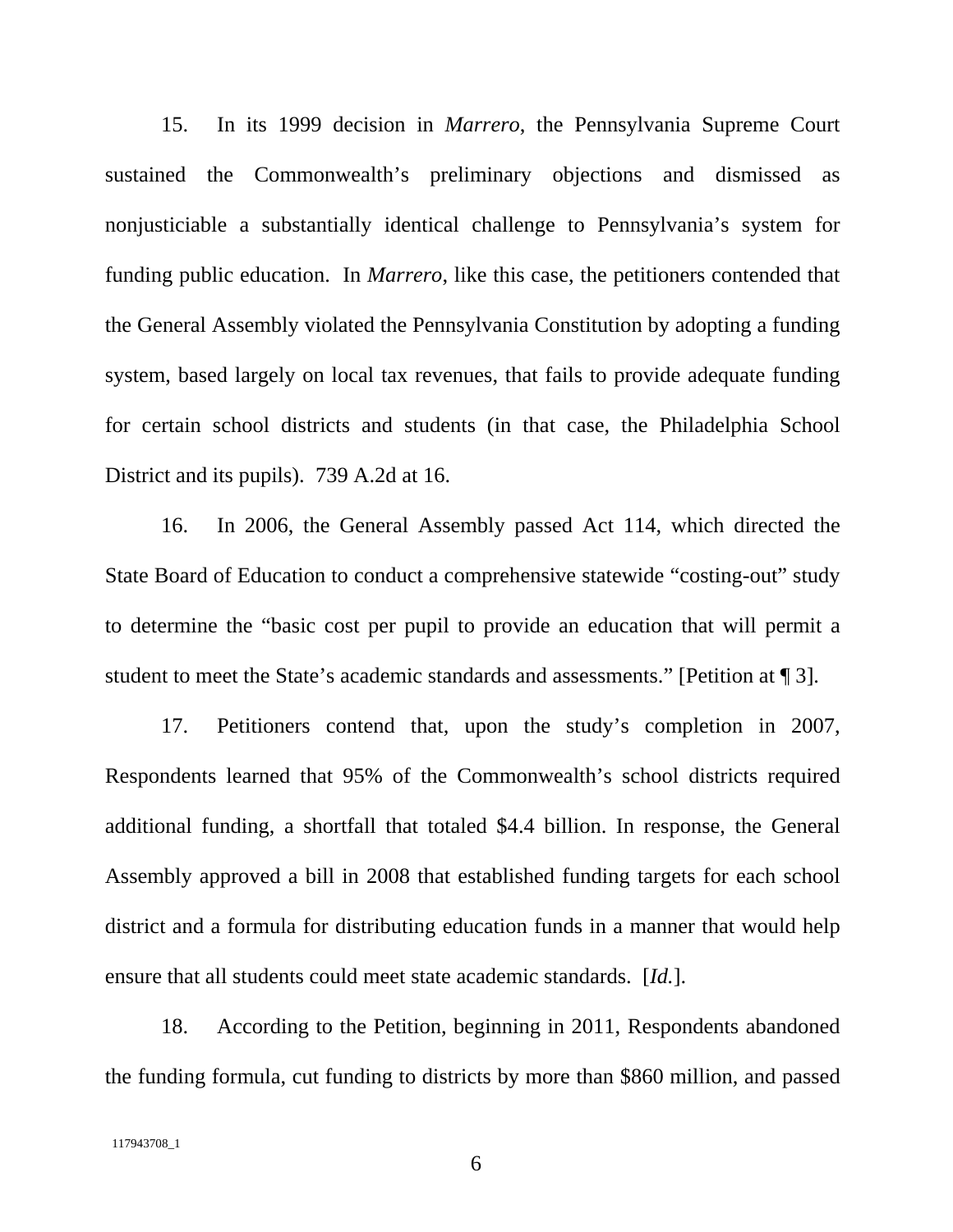legislation to severely restrict local communities from increasing local funding. Meanwhile, the cost of meeting state academic standards continued to rise, widening the gap between the actual resources provided to school districts and the resources necessary to provide children in Pennsylvania with what Petitioners characterize as "an adequate education." [*Id.*].

19. Petitioners allege that these funding cuts have had a "devastating" effect on students, school districts (especially less affluent school districts), teachers, and "the future of the Commonwealth." [*Id.* at ¶ 4].

20. The latest figures from the 2012–13 school year indicate that more than 300,000 of the approximately 875,000 students tested are receiving what Petitioners label as an "inadequate education" and are unable to meet state academic standards. [*Id.*]

21. Specifically, Petitioners allege that these students are unable to achieve proficiency on the Pennsylvania System of Standardized Assessment ("PSSA") exams, which the General Assembly modified in 1999 to track state academic standards and measure student performance in reading, writing, math, and science. [*Id.*].

22. The Petitioner school districts claim that, because of insufficient funding, they are unable to provide students with the basic elements of an adequate education, such as appropriate class sizes, sufficient experienced and effective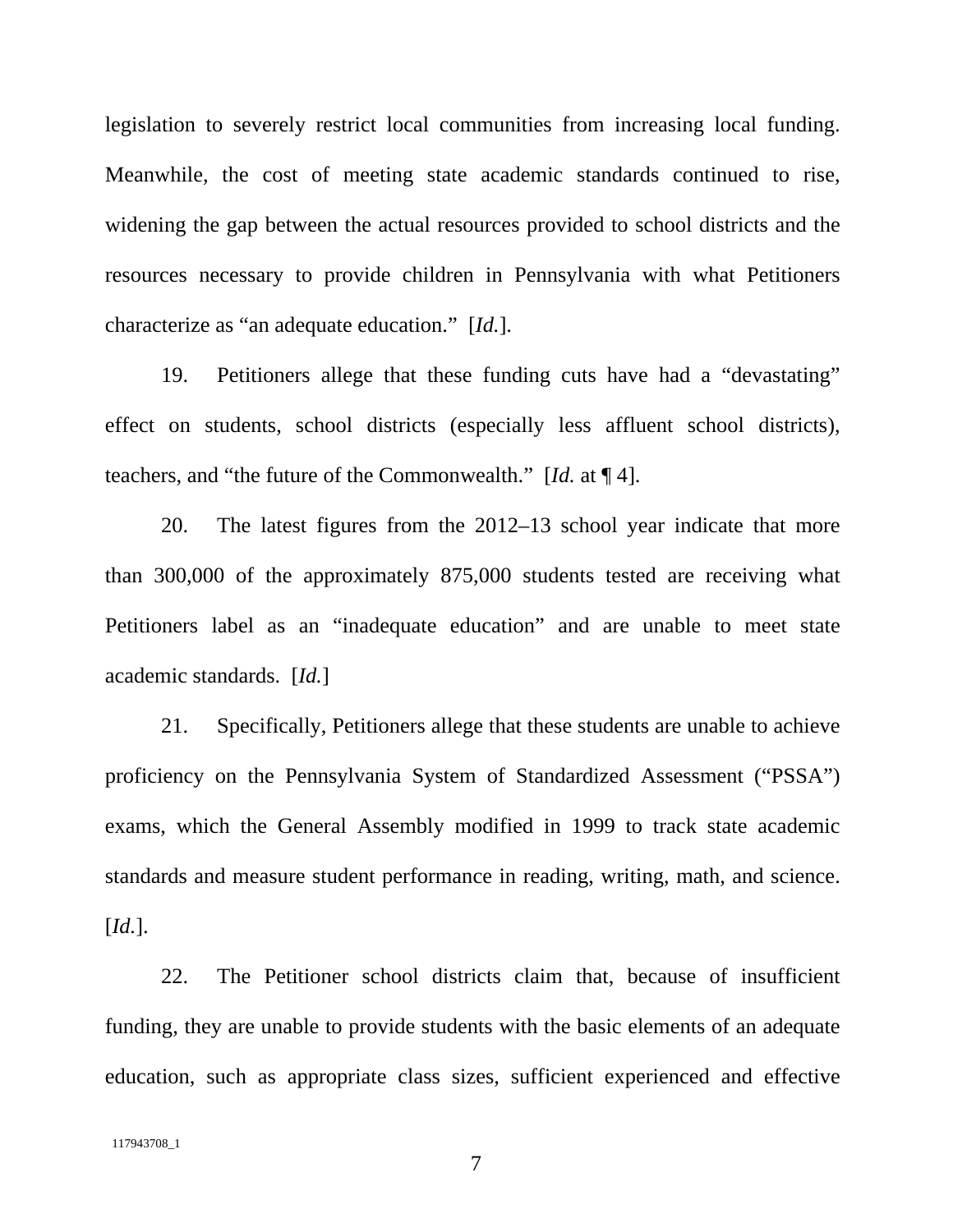teachers, up-to-date books and technology, adequate course offerings, sufficient administrative staff, academic remediation, counseling and behavioral health services, and suitable facilities necessary to prepare students to meet state proficiency standards. [*Id.* at ¶ 5].

23. The Petitioner school districts further allege that they lack adequate resources to prepare students to pass the Keystone Exams, which measure student performance in math, science, and English, and that achieving proficiency or higher on the Keystone Exams (or an equivalent project-based assessment) is a graduation requirement for all Pennsylvania students in the class of 2017 and beyond. Petitioners allege that "[t]he existing system of public education is therefore neither thorough nor efficient, as measured by the Commonwealth's own academic standards and costing-out study." [*Id.* at ¶ 6].

24. Petitioners assert that the levels of state education funding and high dependence on local taxes under the current financing arrangement have created "gross funding disparities" among school districts, which disproportionately harm children residing in districts with low property values and incomes. [*Id.* at ¶ 7].

25. In fiscal year 2011, local sources provided 60% of the money that funded public education, while state appropriations accounted for 34%. [*Id.*].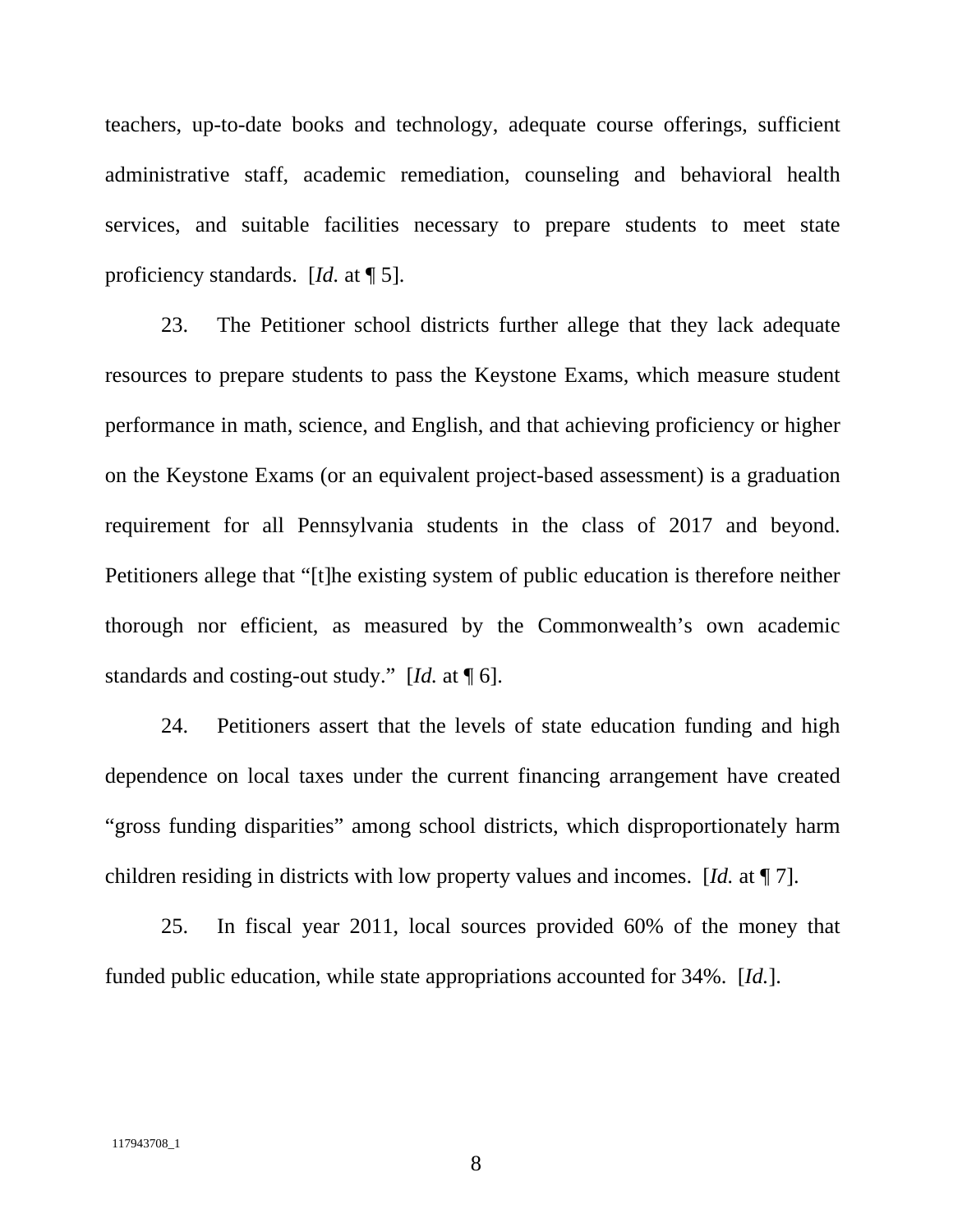26. Total education expenditures per student range from \$9,800 per student in school districts with low property values and incomes to more than \$28,400 per student in districts with high property values and incomes. [*Id.* at ¶ 8].

27. Petitioners further contend that many low-wealth districts have higher tax rates than property-rich school districts. According to Petitioners, it is not tax effort that explains the difference in funding; rather, allegedly underfunded districts are in areas so poor that, despite their high tax rates, they cannot raise enough money to improve education without more assistance from the state. [*Id.* ¶ 9].

28. Petitioners compare the tax rates in "property-poor" districts such as Panther Valley School District ("Panther Valley") with those in wealthier districts, such Lower Merion School District ("Lower Merion"). [*Id.* at ¶ 10].

29. Petitioners concede that "the state has made some effort to close that gap, contributing twice as much per student to Panther Valley as it did to Lower Merion," but argue that even with the higher level of per-student Commonwealth funding to lower-wealth school districts "that still left Panther Valley with less than half the combined state and local funding of Lower Merion: \$12,022 per student versus \$26,700." [*Id.* at ¶ 11].

30. The Petition extensively catalogs the divergent financial and educational situations that it alleges to exist between Petitioner school districts on the one hand and the "property-rich" school districts such as Lower Merion, Radnor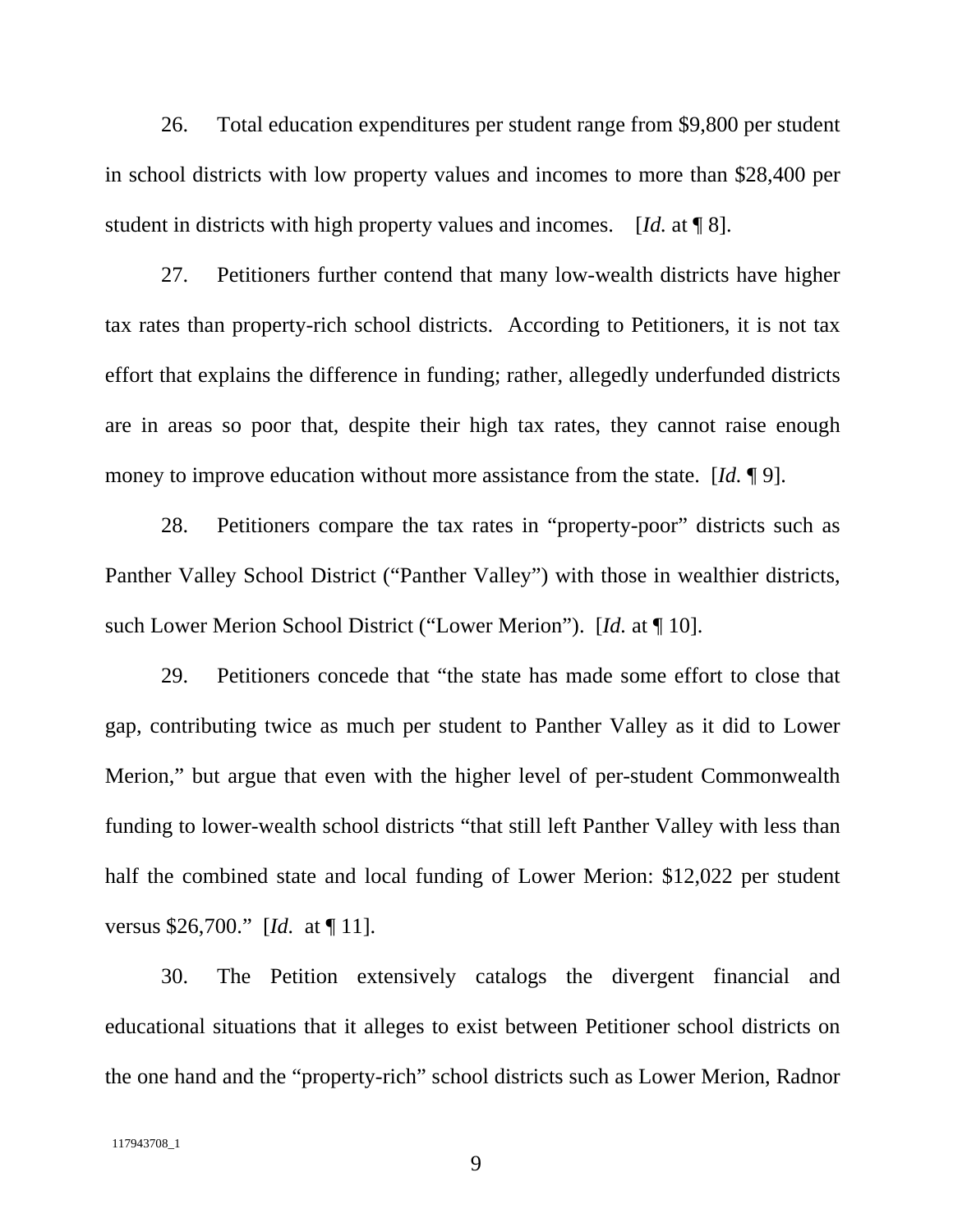School District and Tredyffrin-Easttown School District on the other. [*Id*. at ¶¶ 10, 11, 144, 152, 202, 227-29, 246, 268, 280-84, 295].

31. Petitioners ask this Court to declare the existing school financing arrangement unconstitutional and find that it violates both the Education Clause and the Equal Protection Clause. Petitioners claim that an objective framework for such an inquiry already exists, alleging that "[t]he state academic standards and student performance measures developed by Respondents beginning in 1999, as well as the costing-out study they commissioned, provide judicially manageable standards by which the Court can assess whether the General Assembly has maintained and supported 'a thorough and efficient system of public education to serve the needs of the Commonwealth,' as required by the Pennsylvania Constitution." [*Id.* at ¶ 12].

32. Petitioners also seek an injunction compelling Respondents to design, enact, and implement a new system for financing public schools. [*Id.* at ¶ 13].

33. Although Petitioners appear to concede that this Court cannot direct Legislative Respondents to adopt any particular funding mechanism, they contend that "[a]mong other things, the Commonwealth could raise funds for education through other forms of taxation and distribute those funds to local school districts to spend as they see fit." [Id. at  $\P$  299].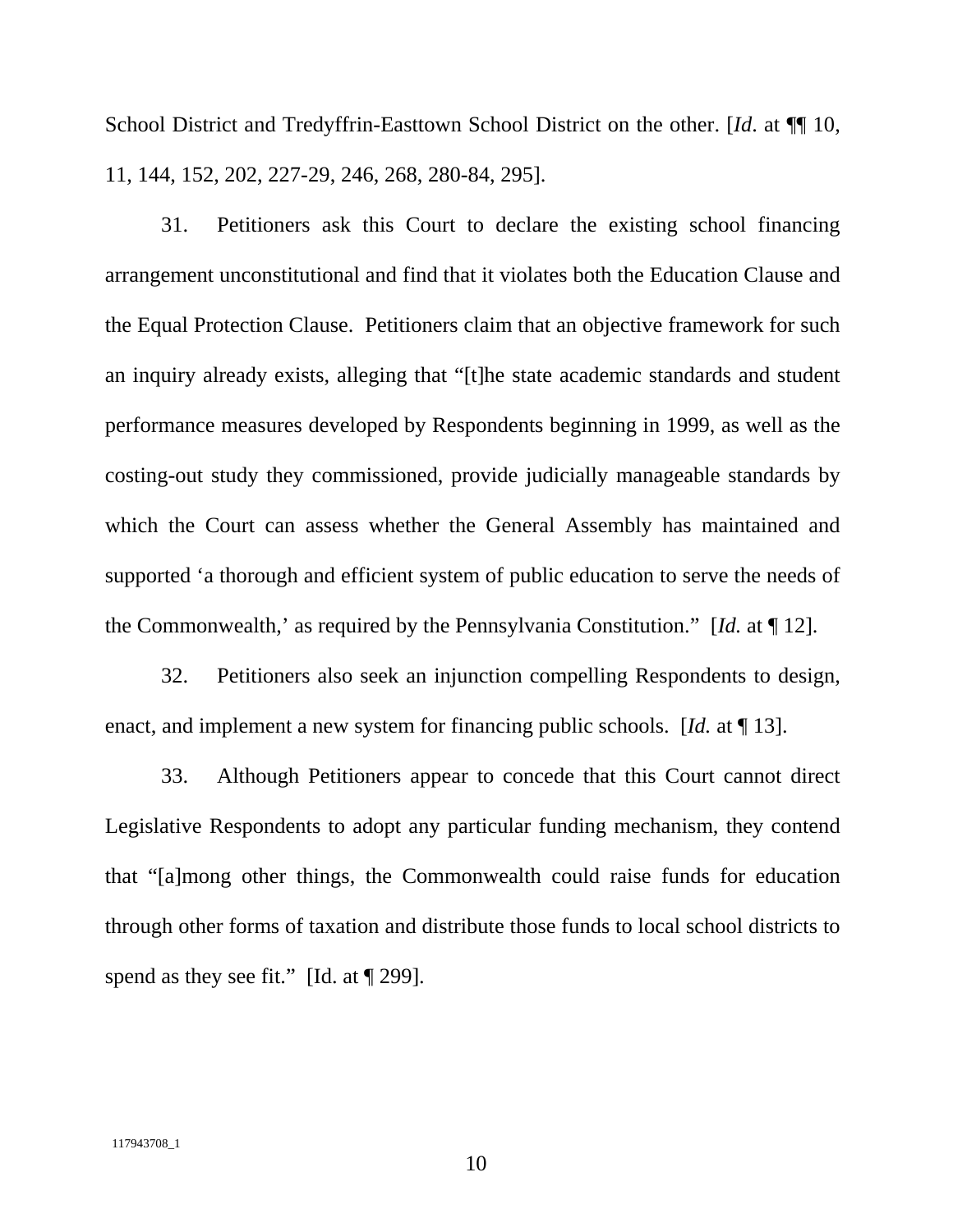# **FIRST PRELIMINARY OBJECTION PURSUANT TO PA.R.C.P 1028(A)(4): NONJUSTICIABILITY**

34. A preliminary objection in the nature of a demurrer will be granted where the contested pleading is legally insufficient. Pa.R.C.P. 1028(a)(4).

35. In determining whether Petitioners have adequately stated a claim for relief, the Court assumes the well-pleaded factual allegations of the Petition to be true, but need not accept conclusions of law, unwarranted inferences from the facts, argumentative allegations, or expressions of opinion. *Crozer Chester Med. Ctr. v. Dep't of Labor & Indus.*, 22 A.3d 189, 194 (Pa. 2011); *Danson*, 399 A.2d at 363.

# *Petitioners' Claims Are Nonjusticiable Political Questions*

36. There can be no doubt that Petitioners' attack on the Commonwealth's system for funding public education presents a nonjusticiable political question. The Pennsylvania Supreme Court has clearly and unequivocally held that "the General Assembly has satisfied [the constitutional mandate to provide 'a thorough and efficient *system* of public education] by enacting a number of statutes relating to the operation and funding of the public school system. . . ." *Marrero*, 739 A.2d at 113 (brackets and italics in original).

37. Courts should not inquire into the reason, wisdom, or expediency of the legislative policy with regard to education. What constitutes an "adequate" education or what funds are "adequate" to support such a program "are exclusively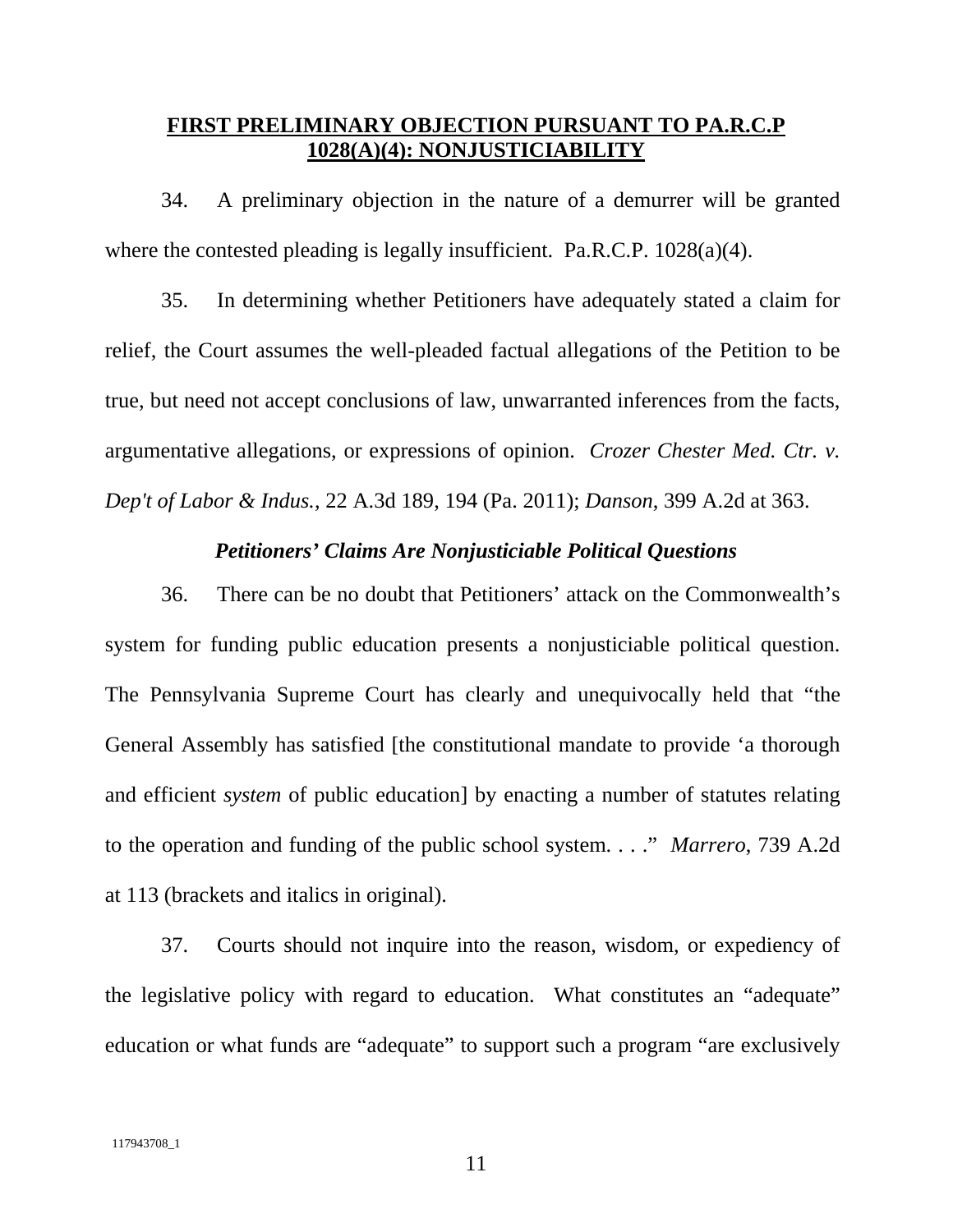within the purview of the General Assembly's powers, and they are not subject to intervention by the judicial branch of our government." *Id.* at 113-14.

38. The Petition seeks an award of declaratory and injunctive relief requiring Legislative Respondents to change the system by which education is funded in Pennsylvania. [Petition, ¶¶ 313-321].

39. Petitioners suggest that the Commonwealth might raise additional revenue through additional forms of taxation, which could be distributed to needier school districts, and sharply criticize the General Assembly for its decision to "abandon" a previous funding formula. [*Id.* at ¶¶ 141, 299]

40. These claims are the very paradigm of a nonjusticiable political question. If Petitioners believe the system of educational funding in this Commonwealth is inadequate or unjust, the remedy does not lies in an appeal to the judiciary, but with the legislature or directly with the people.

41. The constitution "has placed the education system in the hands of the legislature, free from any interference from the judiciary save as required by constitutional limitations.'" *School District of Philadelphia v. Twer*, 447 A.2d 222, 225 (Pa. 1982). *See also Newport Tp. School Dist. v. State Tax Equalization Bd.*, 79 A.2d 641, 643 (Pa. 1951) ("appropriation and distribution of the school subsidy is a peculiar prerogative of the legislature").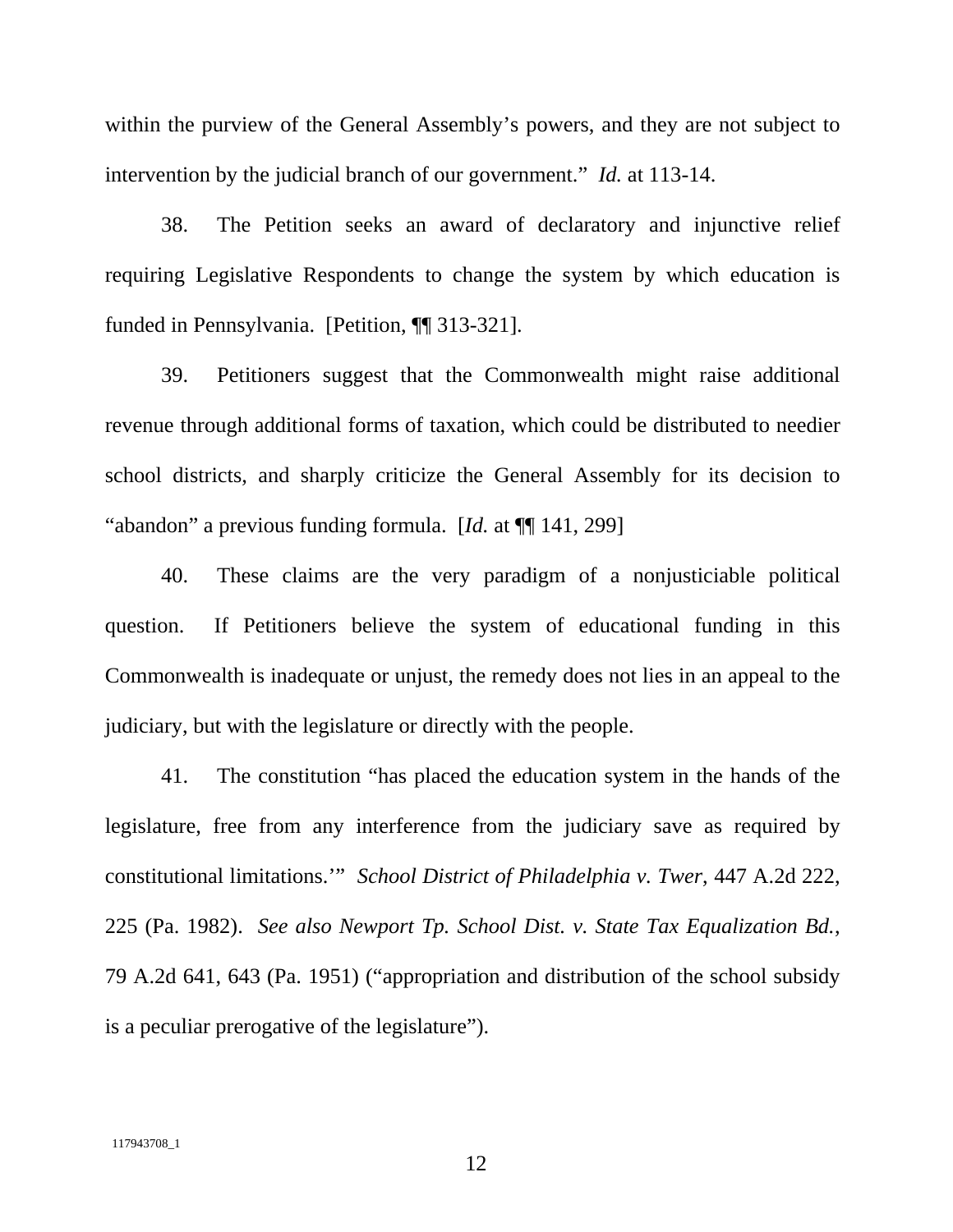42. As recognized in *Danson* and *Marrero*, the General Assembly has satisfied its constitutional limitations by "enact[ing] a financing scheme reasonably related to maintenance and support of a system of public education in the Commonwealth of Pennsylvania." *Danson*, 399 A.2d at 367; *Marrero*, 769 A.2d at 113.

43. Allowing the Petition to proceed would impermissibly shift the debate over educational funding philosophy from the democratic arenas of the General Assembly and local school boards to judicial forums that are unsuited for the task. Educational advocates would advance their cause to judges, rather than to politicians or in the voting booth. Petitioners' own allegations demonstrate that the instant dispute is inherently a political one by, among other things, criticizing a "divided" legislature for its decision in 2011 to "abandon[]" a previous funding formula adopted in 2008. [Petition at ¶¶ 131, 134, 137, 141].

44. However, the General Assembly's ability to experiment and vary its previous approach with respect to matters affecting education lies at the heart of the Education Clause. *Danson*, 399 A.2d at 426; *Marrero*, 739 A.2d at 112.

45. Recent legislation demonstrates that the General Assembly continues its ongoing effort to determine the appropriate method for funding education in Pennsylvania. On June 10, 2014, Governor Corbett signed Act 51 of 2014, "An Act amending the act of March 10, 1949 (P.L.30, No.14), known as the Public School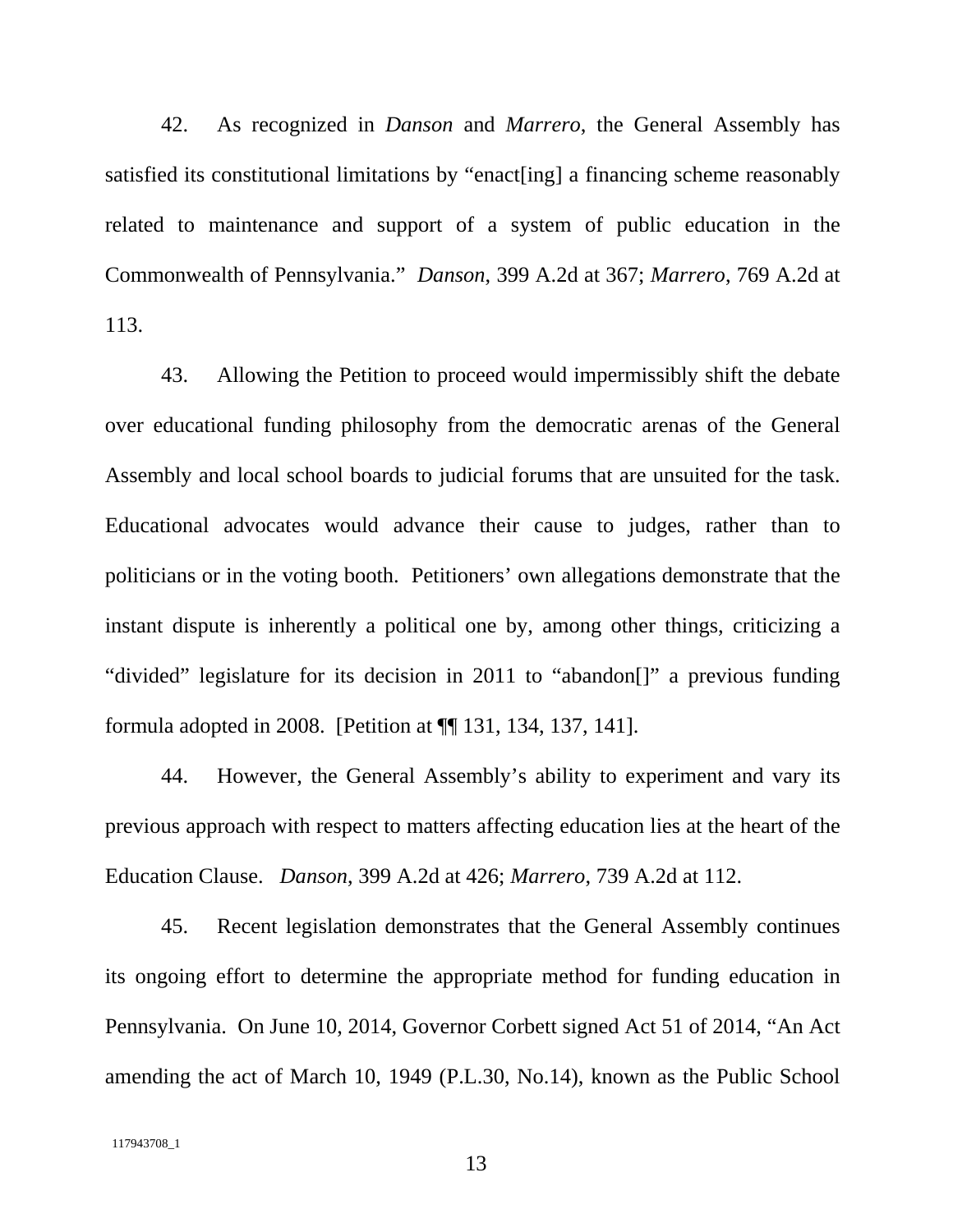Code of 1949, providing for basic education funding commission" ("Act 51"). Under Act 51, a bipartisan Basic Education Funding Commission ("Commission") was formed to develop and recommend a basic education funding formula and to identify factors that may be used to determine the distribution of basic education funds among Pennsylvania school districts. The Commission has already begun its work.

46. Judicial imposition of a particular funding formula favored by Petitioners would completely undermine the established principle that the Constitution has placed the education system in the hands of the legislature and the judiciary cannot tie those hands.

#### *There Are No Judicially Manageable Standards For Granting Relief*

47. The claims asserted in the Petition are also nonjusticiable because the Supreme Court has determined that there are no "judicially manageable standards" for a Court to grant the requested relief. *Danson*, 399 A.2d at 366; *Marrero*, 739 A.2d at 112-13.

48. The Petition attempts to plead around this controlling precedent by arguing that "[t]he state academic standards and student performance measures developed by Respondents beginning in 1999, as well as the costing-out study they commissioned, provide judicially manageable standards by which the Court can assess whether the General Assembly has maintained and supported a 'thorough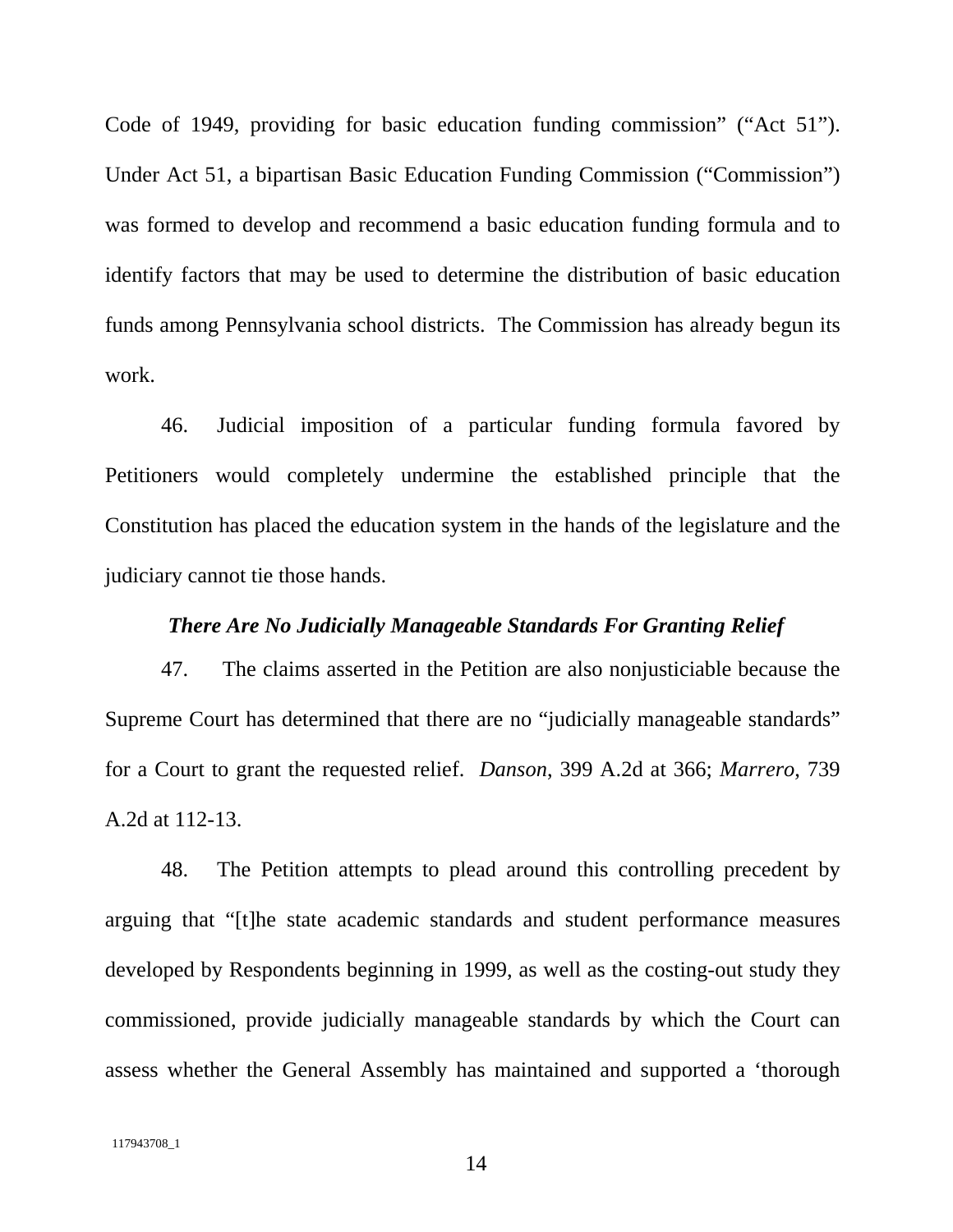and efficient system of public education to serve the needs of the Commonwealth' .

. . ." [Petition, ¶ 12].

49. Petitioners fail to appreciate the critical difference between what the General Assembly views as an "adequate" education and what is constitutionally required. Petitioners argue that the General Assembly, by enacting the current statewide academic standards, "defined, for the first time, the education content that Pennsylvania's system of public schools must teach to all students in grades K-12 in order to prepare them to be effective citizens and to meaningfully participate in our democracy and economic life." [Petition at ¶ 99]. Petitioners further assert that "the standards-based education system was the General Assembly's articulation of what an adequate public education system must accomplish." [*Id.*].

50. It cannot be seriously contended that the Pennsylvania Constitution *requires* that all students be provided with an education that enables them to satisfy current academic standards – which Petitioners admit are only of fairly recent vintage. Rather, as noted, the Constitution requires only that the Legislature enact "a financing scheme reasonably related to maintenance and support of a system of public education in the Commonwealth of Pennsylvania." *Danson*, 399 A.2d at 428.

51. Moreover, it would be contrary to the "essence" of the Education Clause for a court "to bind future Legislatures and school boards to a present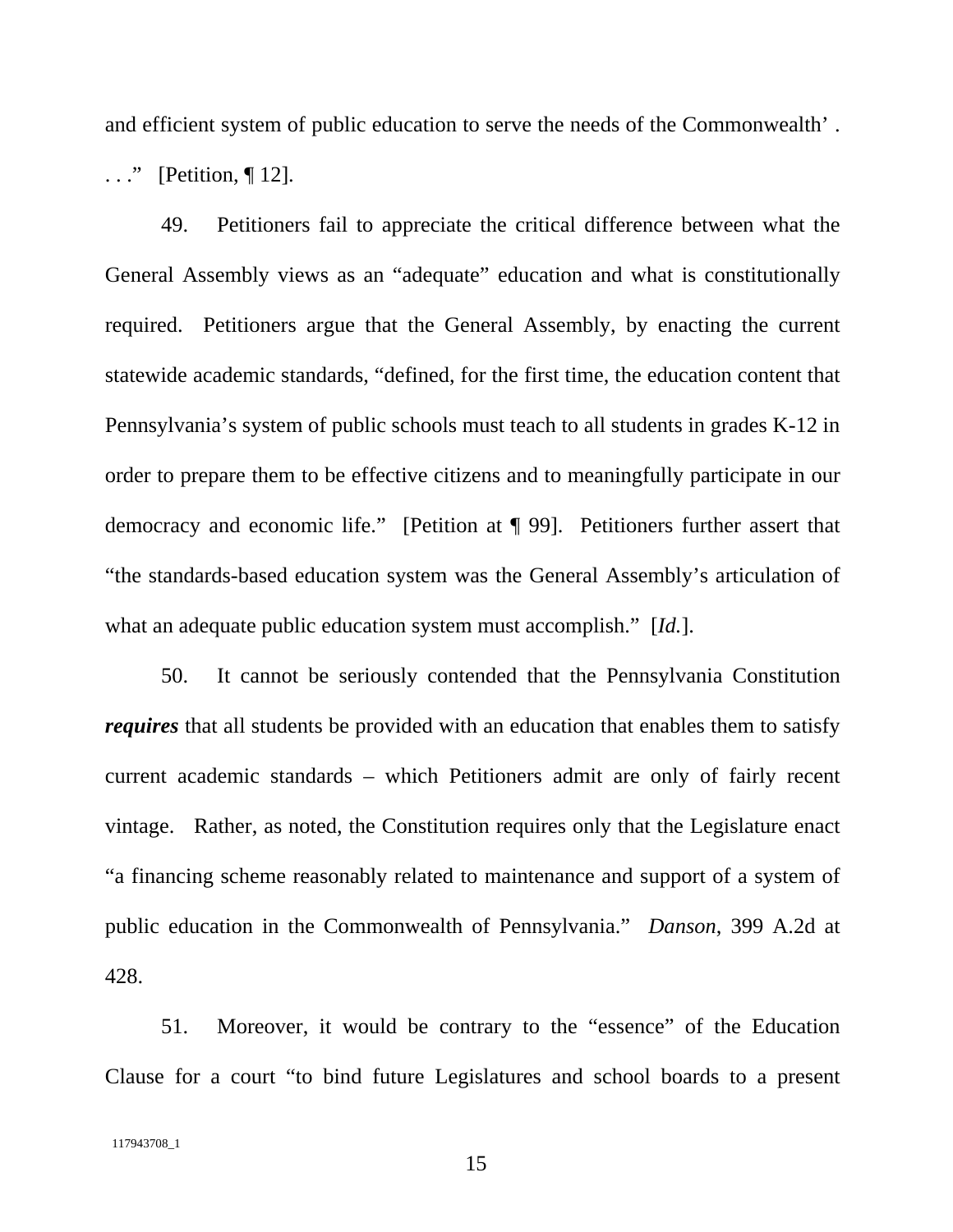judicial view of a constitutionally required 'normal program' of educational services. It is only through free experimentation that the best possible educational services can be achieved." *Marrero*, 739 A.2d at 112.

52. It is no adequate response to say that the current educational standards were developed and implemented by the General Assembly, rather than the judiciary. "It is clear beyond doubt that statutes enacted under the Legislature's duty to provide for education in the Commonwealth . . . are subject to change and revision thereafter." *Chartiers Valley Joint Schools v. County Bd. of School Directors of Allegheny County*, 211 A.2d 487, 500 (Pa. 1965).

53. As the Court phrased it in *Danson*:

So implanted is this section of the Constitution in the life of the people as to make it impossible for a Legislature to set up an educational policy which future legislatures cannot change. The very essence of this section is to enable successive legislatures to adopt a changing program to keep abreast of educational advances. The people have directed that the cause of public education cannot be fettered, but must evolute or retrograde with succeeding generations as the times prescribe. Therefore all matters, whether they be contracts bearing upon education, or legislative determinations of school policy or the scope of educational activity, *everything directly related to the maintenance of a "thorough and efficient system of public schools," must at all times be subject to future legislative control.* **One legislature cannot bind the hands of a subsequent one; otherwise we will not have a thorough and efficient system of public schools.**

*Danson*, 399 A.2d at 425 (emphasis added).

117943708\_1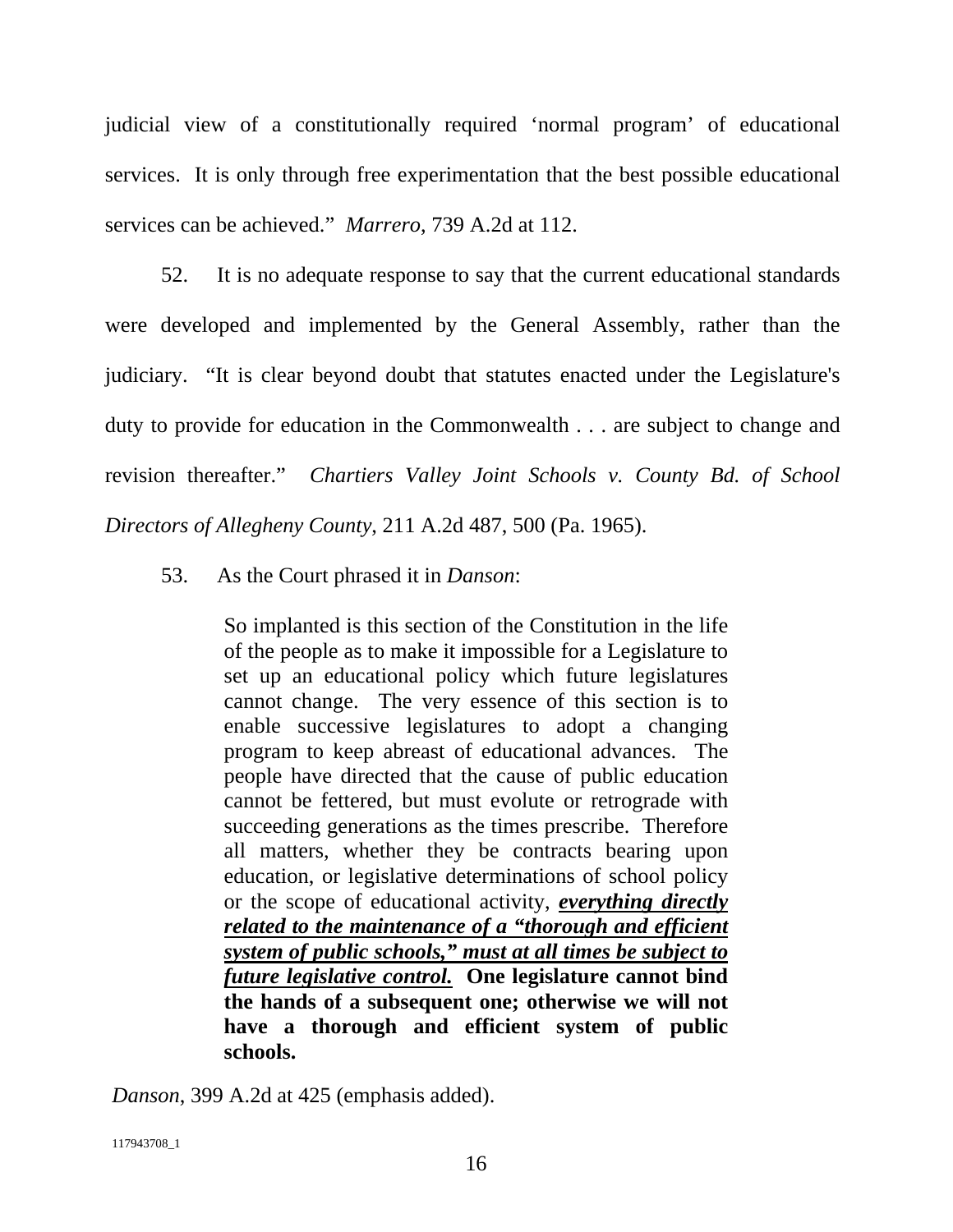54. Even if this Court could bind future legislatures to present educational targets and benchmarks, which it clearly cannot, it is impossible to see how the current state academic requirements could be used to create standards that are judicially manageable.

55. Petitioners rely heavily upon their allegations regarding the inability of students to achieve the Commonwealth's target goals for achieving "proficiency" or above on mandatory state exams. [*See* Petition at ¶¶ 153-168].

56. It is self-evident, however, that this Court cannot require, as a matter of constitutional interpretation, that all school districts achieve similar results on state examinations, regardless of individual, family and community circumstances.

57. At its core, the Petition is all about money. Petitioners argue that the Commonwealth should be required to implement a new funding system that reduces per-pupil spending gaps among school districts. Yet, this argument leaves the Petitioners exactly where they started: with no judicially manageable standards.

58. The Supreme Court has already rejected the proposition that the Constitution requires uniformity in per-student spending. *Danson*, 399 A.2d at 366- 67; Marrero, 739 A.2d at 112. However, without such a "rigid" rule in place, there is no manageable standard for a Court to impose, let alone one that could reasonably be construed to have its roots in the Constitution.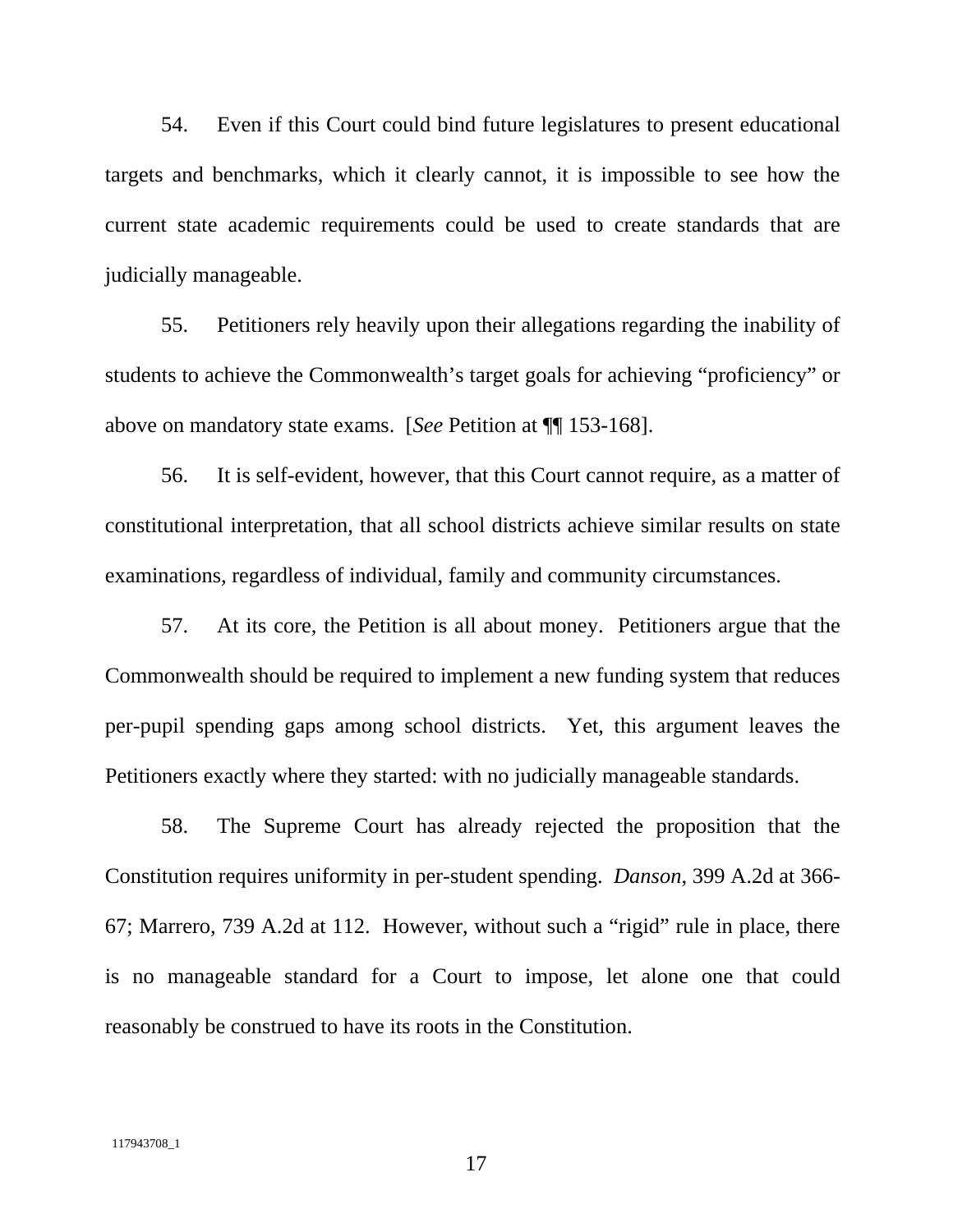59. A Court cannot ensure "adequate" performance simply by ordering increased spending. The Supreme Court has already recognized that "expenditures are not the exclusive yardstick of educational quality." *Marrero*, 739 A.2d at 112- 13. *Accord Danson*, 399 A.2d at 427 (noting that educational quality is "dependent upon many factors" separate and apart from per-student spending).

60. Furthermore, while Petitioners invoke state performance standards as a hook for arguing that there are ready-made educational standards that a Court could enforce, the remedy that Petitioners actually seek goes far beyond the already impossible task of mandating a funding system that ensures that all districts will achieve the State's target goals for standardized test performance.

61. Petitioners recite a plethora of alleged disparities in educational programs offered in various school districts, which they contend to be tied to the amount of local funds available. Petitioners conclude that an education that fails to prepare children "to participate meaningfully in the civic, economic, social, and other activities of our society and to exercise basic civil and other rights of a citizen of the Commonwealth of Pennsylvania is constitutionally inadequate." [Petition at ¶ 92].

62. It would be virtually impossible to draft a clearer example of a goal that is not susceptible to judicial management. How could a judge could possibly determine, as a matter of constitutional interpretation, whether a school district's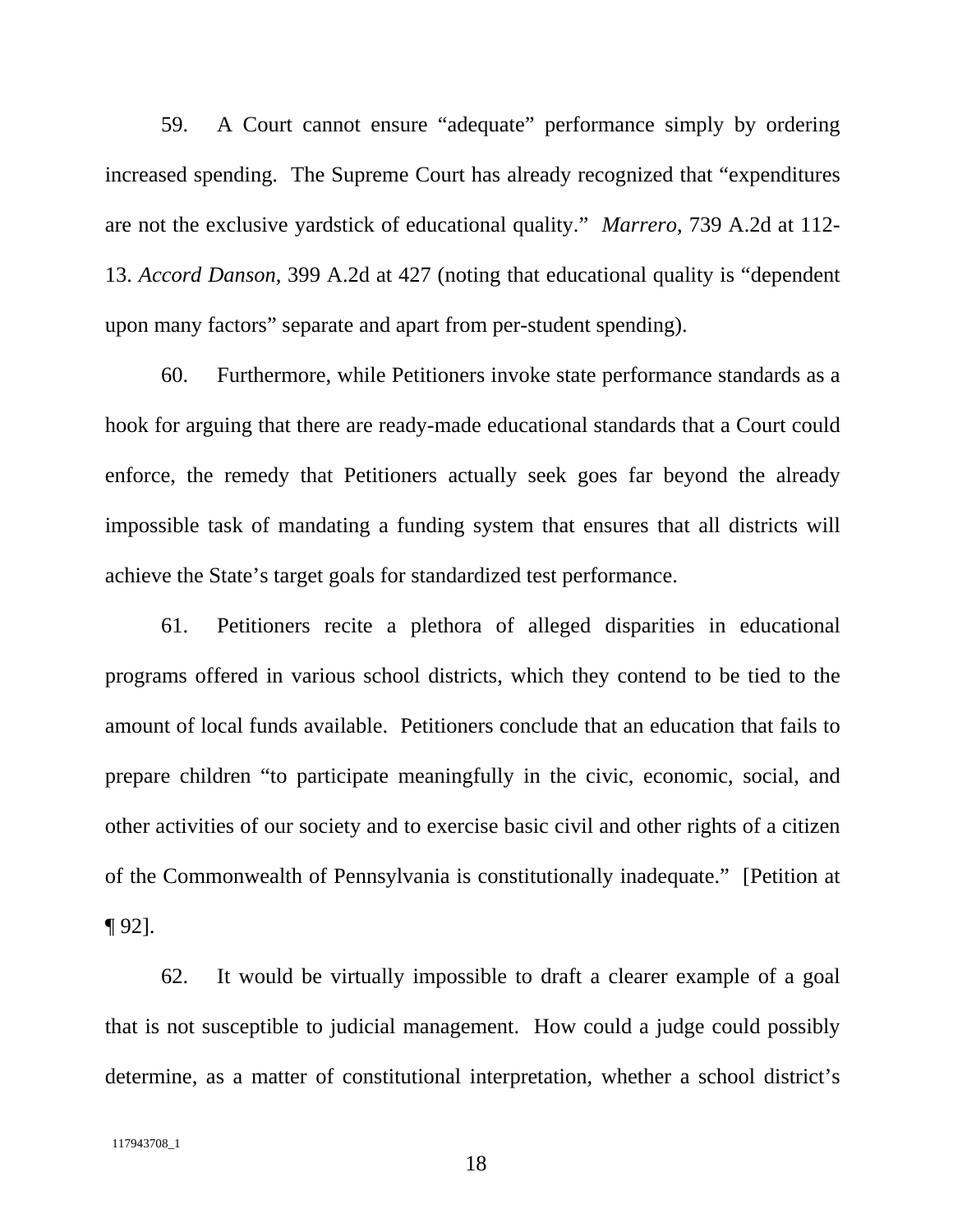students are sufficiently prepared to "participate meaningfully in the civic, economic, social, and other activities of our society"? Even if that obstacle could be overcome, how would a judge determine the cause of any ill-preparedness, *i.e.,* separating educational factors from the myriad of other personal and societal conditions that lie beyond the control of the education system?

63. The Petition's allegations suggest that Petitioners would place responsibility on the public education system to, in effect, equalize the quality of life of children and provide a counterbalance to the myriad of other personal, social and economic conditions – such as parental involvement, home and community environment, willingness to learn, and natural ability – that contribute to the conditions alleged in the Petition. It is clear that the Petition seeks a judicial remedy for a multi-faceted problem that courts, by their very nature, are not equipped to address. Trial of this case would impermissibly substitute adversary proceedings for the work of the political branches of government, with no judicially manageable standards for doing so.

WHEREFORE, Legislative Respondents respectfully request that this Honorable Court sustain their First Preliminary Objection and dismiss the Petition, with prejudice, for failure to state a claim because the claims raised therein present nonjusticiable political questions.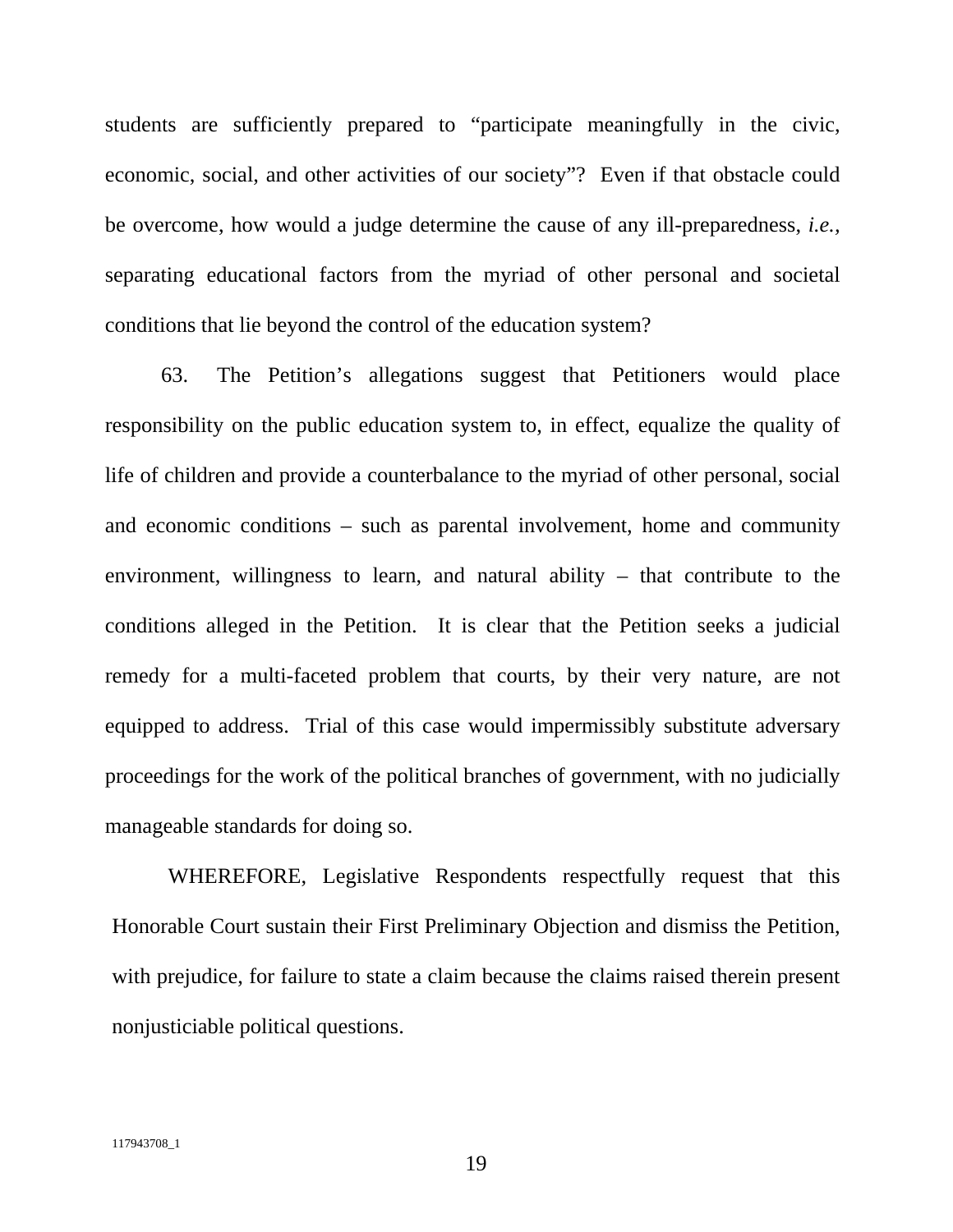### **SECOND PRELIMINARY OBJECTION PURSUANT TO PA.R.C.P. 1028(A)(4): FAILURE TO STATE A CLAIM**

## *Pennsylvania's Education Funding System Serves The Rational Basis Of Preserving Local Control Over Public Education*

64. Petitioners' First Cause of Action claims that Pennsylvania's public school financing arrangement is not a "thorough and efficient system" and, therefore, violates the Education Clause. [Petition at ¶ 307].

65. "A statute duly enacted by the General Assembly is presumed valid and will not be declared unconstitutional unless it 'clearly, palpably and plainly violates the Constitution.'" *Harrisburg Sch. Dist. v. Zogby*, 828 A.2d 1079, 1087 (Pa. 2003).

66. As long as the legislative scheme for financing public education "has a reasonable relation" to providing for the maintenance and support of a thorough and efficient system of public schools, the General Assembly has fulfilled its constitutional duty to public school students. *Danson*, 399 A.2d at 367; *Marrero*, 739 A.2d at 133.

67. The *Marrero* Court noted that this Court correctly interpreted *Danson* to mean that the Education Clause requires the legislature to provide for a thorough and efficient system of public education, rather than conferring an individual right to a particular level or quality of education. 739 A.2d at 112.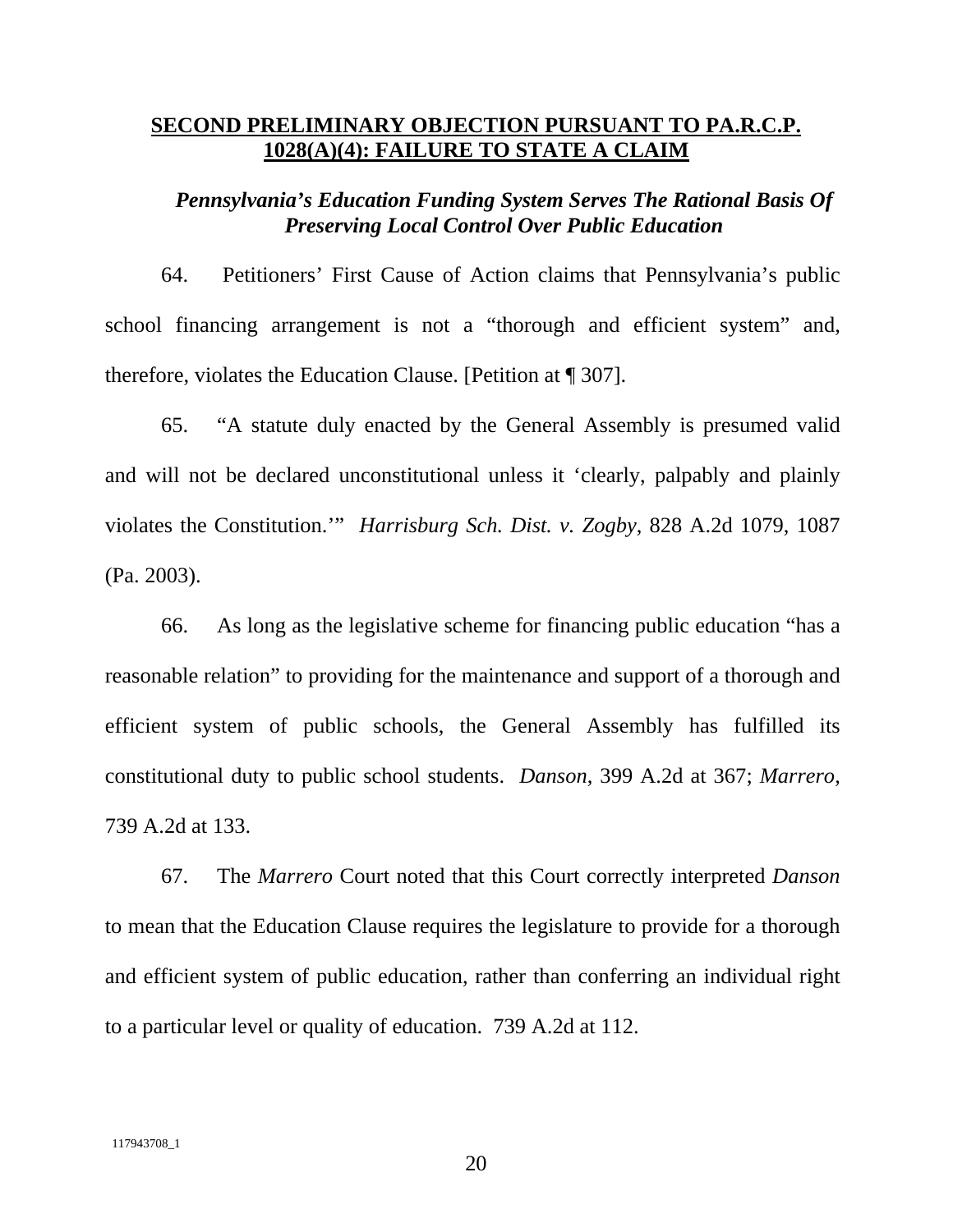68. The Supreme Court held in *Danson* that the Legislature has fulfilled its constitutional duties to the School District of Philadelphia by enacting a financing scheme that is reasonably related to the maintenance and support of a system of public education in the Commonwealth of Pennsylvania, is neutral with regard to the School District of Philadelphia, and provides it with its fair share of state subsidy funds. 399 A.2d at 367.

69. As was true when *Danson* was decided, Pennsylvania's current system for funding public education is based on a combination of state appropriations and local property taxes, with some additional funding coming from the federal government. [Petition at ¶ 262].

70. Petitioners concede that the current funding formula provides more than an equal share of state education subsidy funds to the Petitioners. In fact, the current funding formula provides a *higher* per-student Commonwealth subsidy to poorer school districts. [Petition at ¶ 267 ("[t]he higher the percentage the poorer the district and the more money it will receive from the Commonwealth"); *id.* at ¶ 11 ("[a]lthough the state has made some effort to close that gap, contributing twice as much per student to Panther Valley as it did to Lower Merion, that still left Panther Valley with less than half the combined state and local funding of Lower Merion")].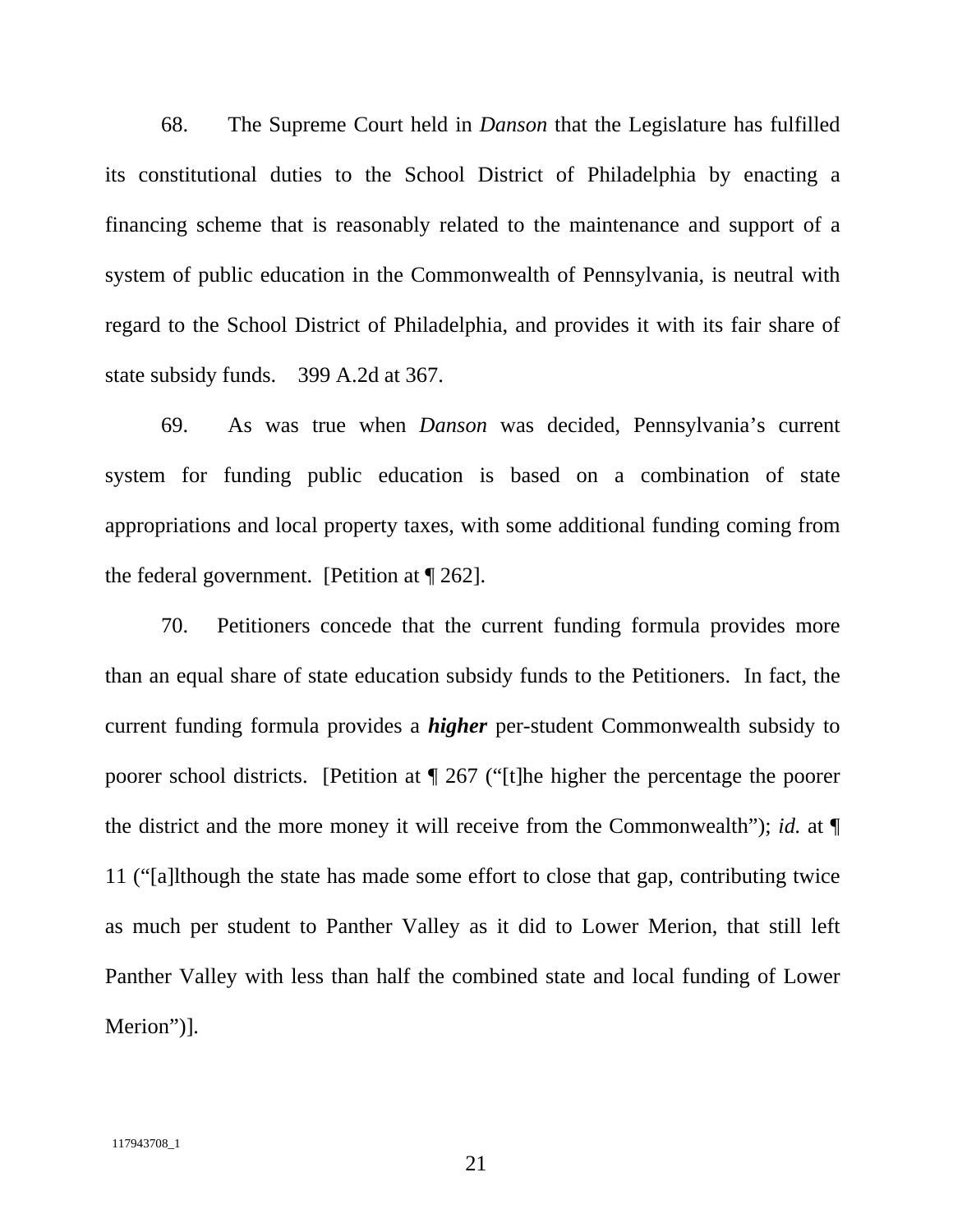71. Petitioners criticize the "unusually high dependence on local taxes," which they believe disproportionately harms children in districts with low property values. [Petition at ¶ 7]. However, the *Danson* Court specifically noted the historic importance of preserving local control over education, explaining that: "the framers endorsed the concept of local control to meet diverse local needs and took notice of the right of local communities to utilize local tax revenues to expand educational programs subsidized by the state." 399 A.2d at 367.

72. Petitioners' conclusory assertion that local control over education funding in Pennsylvania is "illusory" and "a myth" are refuted by the specific allegations of the Petition, which irrefutably demonstrate the continued importance of local control, by discussing the wide range of choices different school district Petitioners have made to address their current budget constraints. [Petition at  $\P$ 181-196, 206-224].

73. Petitioner school districts clearly wish that they did not have to make these tough choices and would prefer their financial situations to be more like what they allege to exist in Lower Merion or Radnor. However, the fact that some people – or communities – have more money to spend on the necessities and luxuries of life is an inherent component of a free market society, and certainly is not a constitutional violation. *See Marrero*, 739 A.2d at 112 (the Constitution does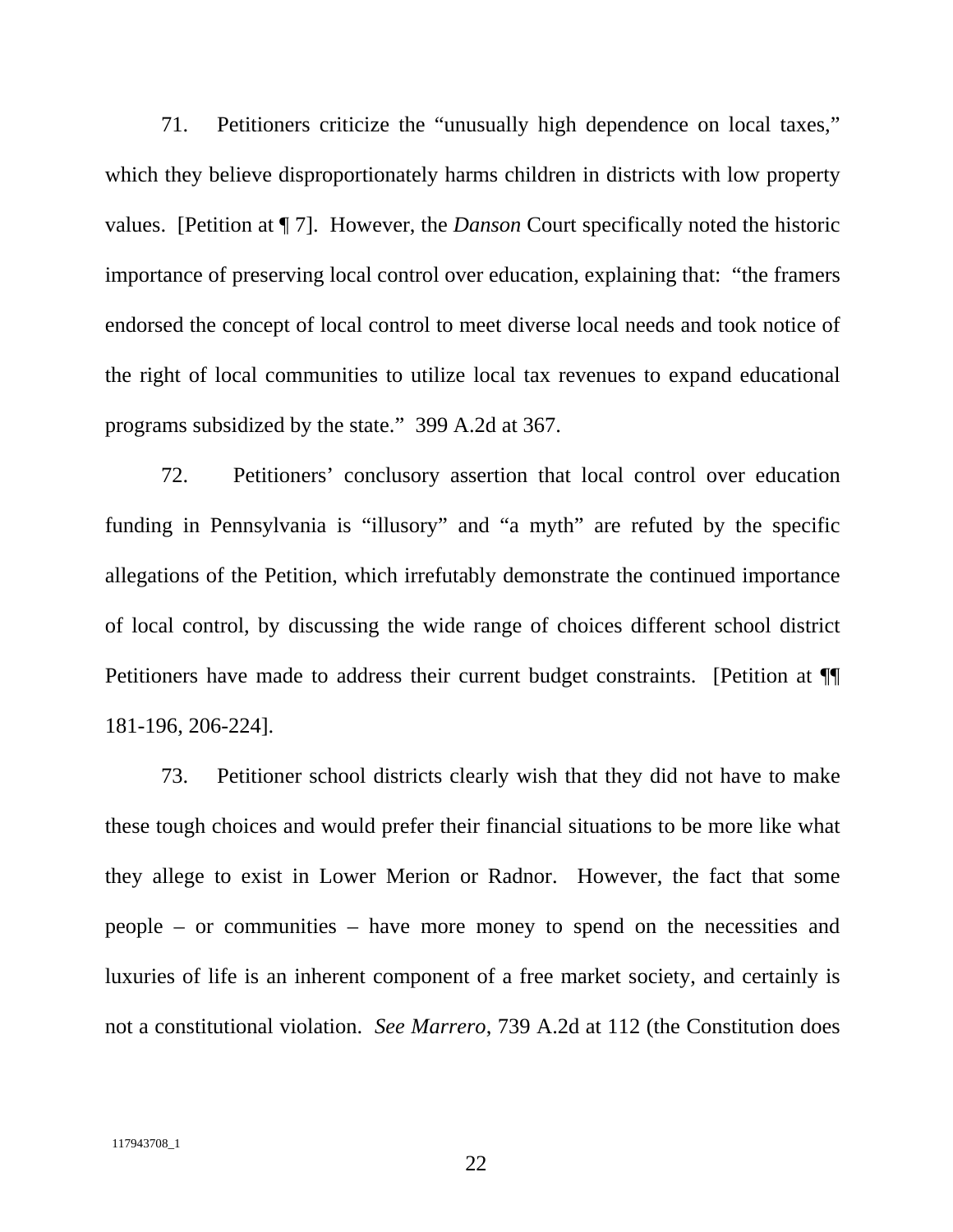not "confer an individual right upon each student to a particular level or quality of education").

74. Petitioners' own averments confirm, rather than disprove, the primary role of local educators in choosing how to best utilize available education funds. The diverse budget-cutting strategies adopted by Petitioner school districts, as outlined in the Petition, were made at the local level, not imposed by the Commonwealth. Therefore, they reflect the very essence of "local control."

75. Petitioners' allegations underscore the fact that their claims merely reflect a policy disagreement with the General Assembly over the amount of state tax dollars that should be devoted to public education and the manner in which those funds should be allocated. Petitioners repeatedly assert that public education in Pennsylvania is underfunded and voice their displeasure with particular policy decisions made by the General Assembly. Petitioners' arguments, however, plainly must be made to the General Assembly – or directly to the voting public – and are not a proper subject for judicial resolution.

WHEREFORE, Legislative Respondents respectfully request that this Honorable Court sustain their Second Preliminary Objection and dismiss Petitioners' First Cause of Action, with prejudice, for failure to state a claim upon which relief can be granted.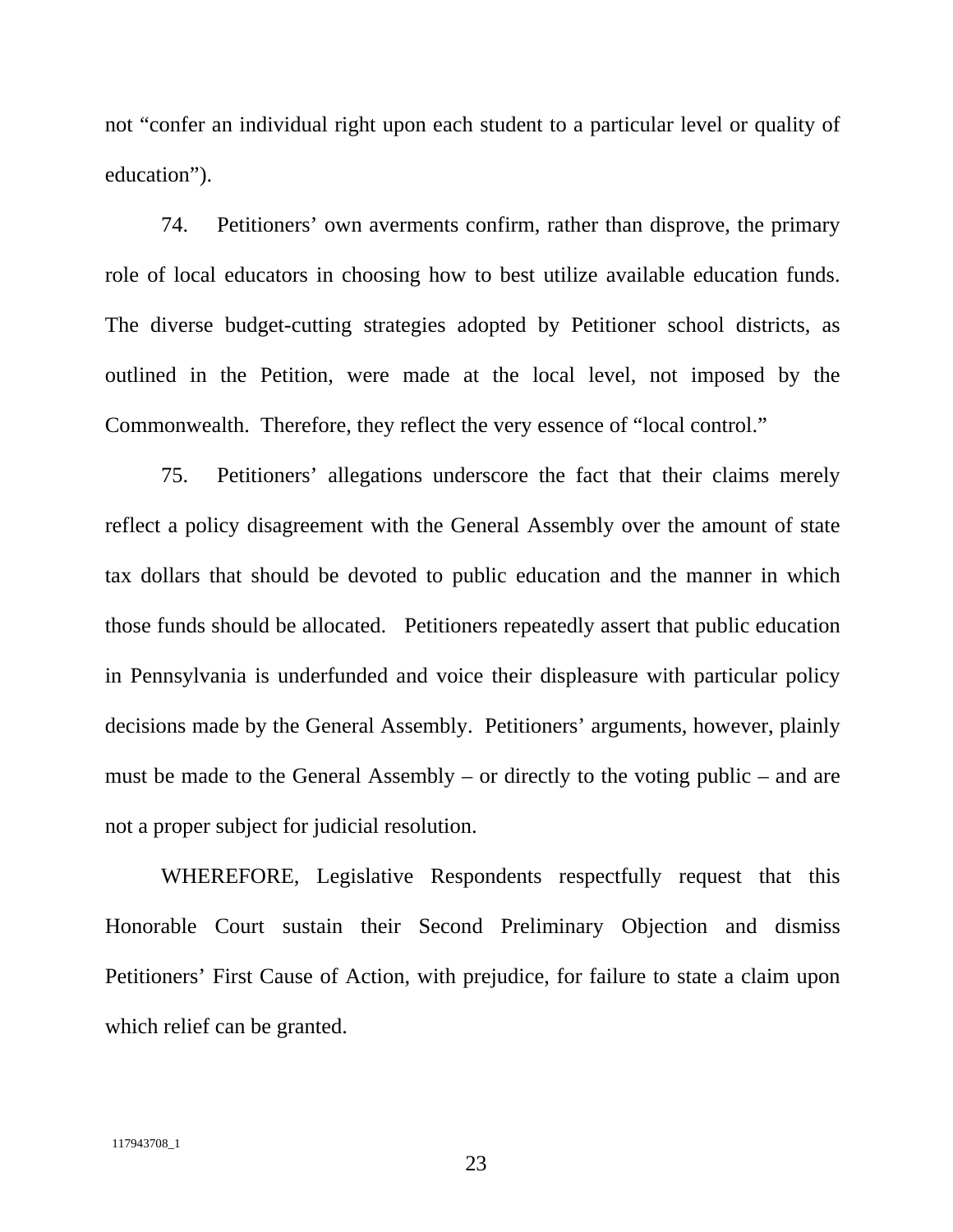## **THIRD PRELIMINARY OBJECTION PURSUANT TO PA.R.C.P. 1028(A)(4): FAILURE TO STATE A CLAIM**

## *Pennsylvania's Education Funding System Serves The Rational Basis Of Preserving Local Control Over Public Education*

76. Petitioners' Second Cause of Action claims that Pennsylvania's system of funding public education violates the Equal Protection Clause by irrationally discriminating against students in poorer school districts. [Petition at ¶¶ 308-09].

77. A statute "implicating neither suspect classes nor fundamental rightswill be sustained if it meets a 'rational basis' test." *Pennsylvania Liquor Control Bd. v. Spa Athletic Club*, 485 A.2d 732, 734 (Pa. 1984) (citation omitted).

78. As long as the legislative scheme for financing public education "has a reasonable relation" to providing for the maintenance and support of a thorough and efficient system of public schools, the General Assembly has fulfilled its constitutional duty to the public school students. *Danson*, 399 A.2d at 367; *Marrero*, 739 A.2d at 133.

79. As discussed above, the Legislature has fulfilled its constitutional duties by enacting a financing scheme that is reasonably related to the maintenance and support of a system of public education in the Commonwealth of Pennsylvania, is neutral with regard to the Petitioners, and provides Petitioners with a more-thanequal share of state subsidy funds. *Danson*, 399 A.2d at 367.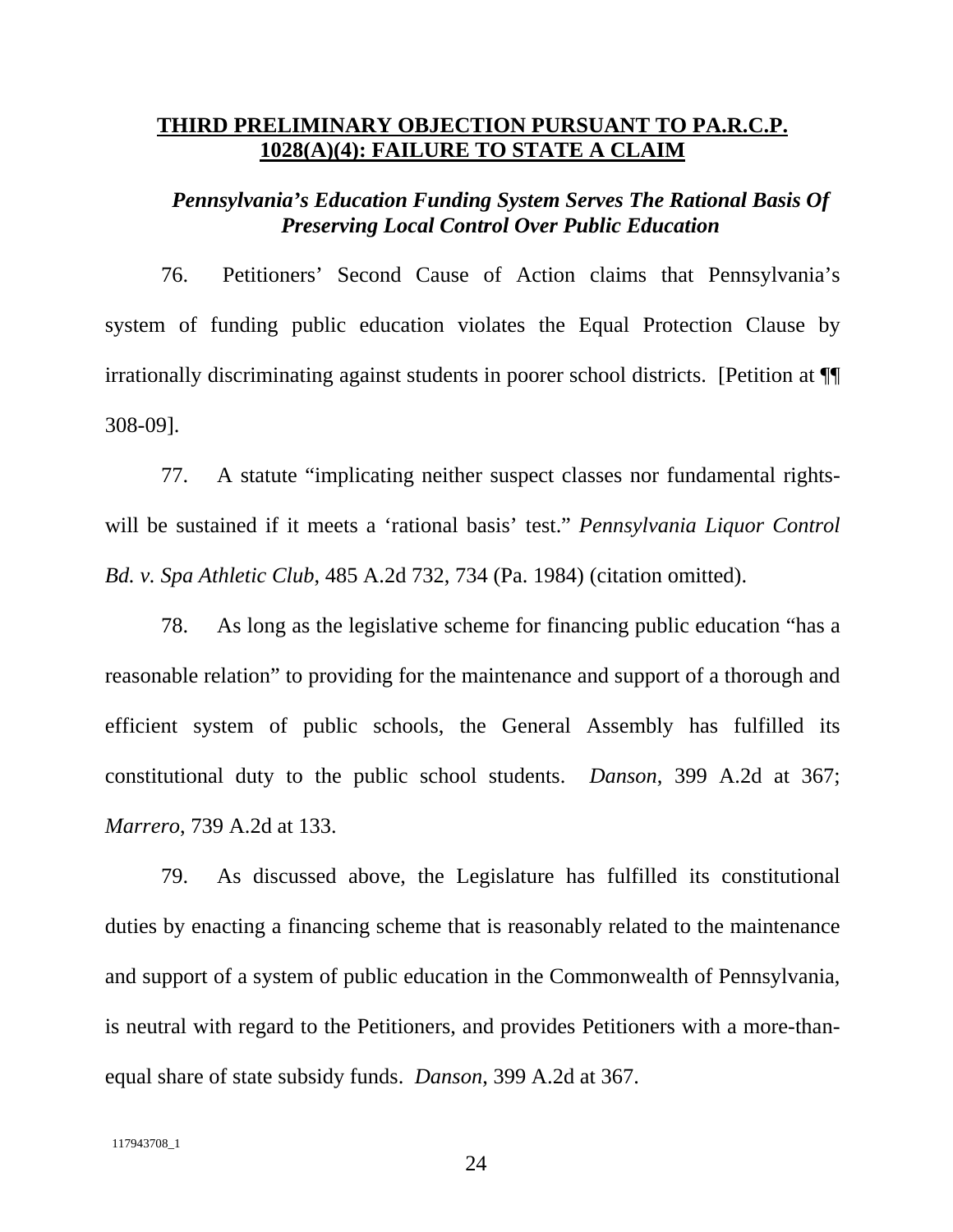# *Education Is Not A "Fundamental Right" For Purposes Of Equal Protection Analysis*

80. Petitioners try to avoid application of the rational basis test by arguing that education is a fundamental right in Pennsylvania. [Petition at ¶¶ 308, 312].

81. In *Danson*, the Supreme Court implicitly rejected this argument by applying a rational basis test instead of a strict scrutiny analysis. The *Danson* majority did not adopt the position expressed by Justice Manderino in dissent, where he opined that "[b]ecause appellants' position alleges that the statutory financing scheme interferes with that constitutional right, it must be closely scrutinized to ascertain whether the alleged discrimination may be justified by a 'showing of a compelling state interest, incapable of achievement in some less restrictive fashion. . . ." 399 A.2d at 371 (Manderino, J. dissenting).

117943708\_1 82. Several subsequent decisions of this Court have confirmed that education is not deemed a fundamental right in Pennsylvania. *See Bensalem Tp. Sch. Dist. v. Commonwealth*, 524 A.2d 1027, 1029 (Pa. Commw. Ct. 1987) ("Under the Pennsylvania Constitution, the General Assembly is charged with providing 'for the maintenance and support of a thorough and efficient system of public education.' Pennsylvania courts, however, have refused to recognize in this mandate a fundamental right to education subject to strict judicial scrutiny."); *Lisa H. v. State Board of Education*, 447 A.2d 669, 673 (Pa. Commw. Ct. 1982) ("the right to a public education in Pennsylvania is not a fundamental right, but rather a